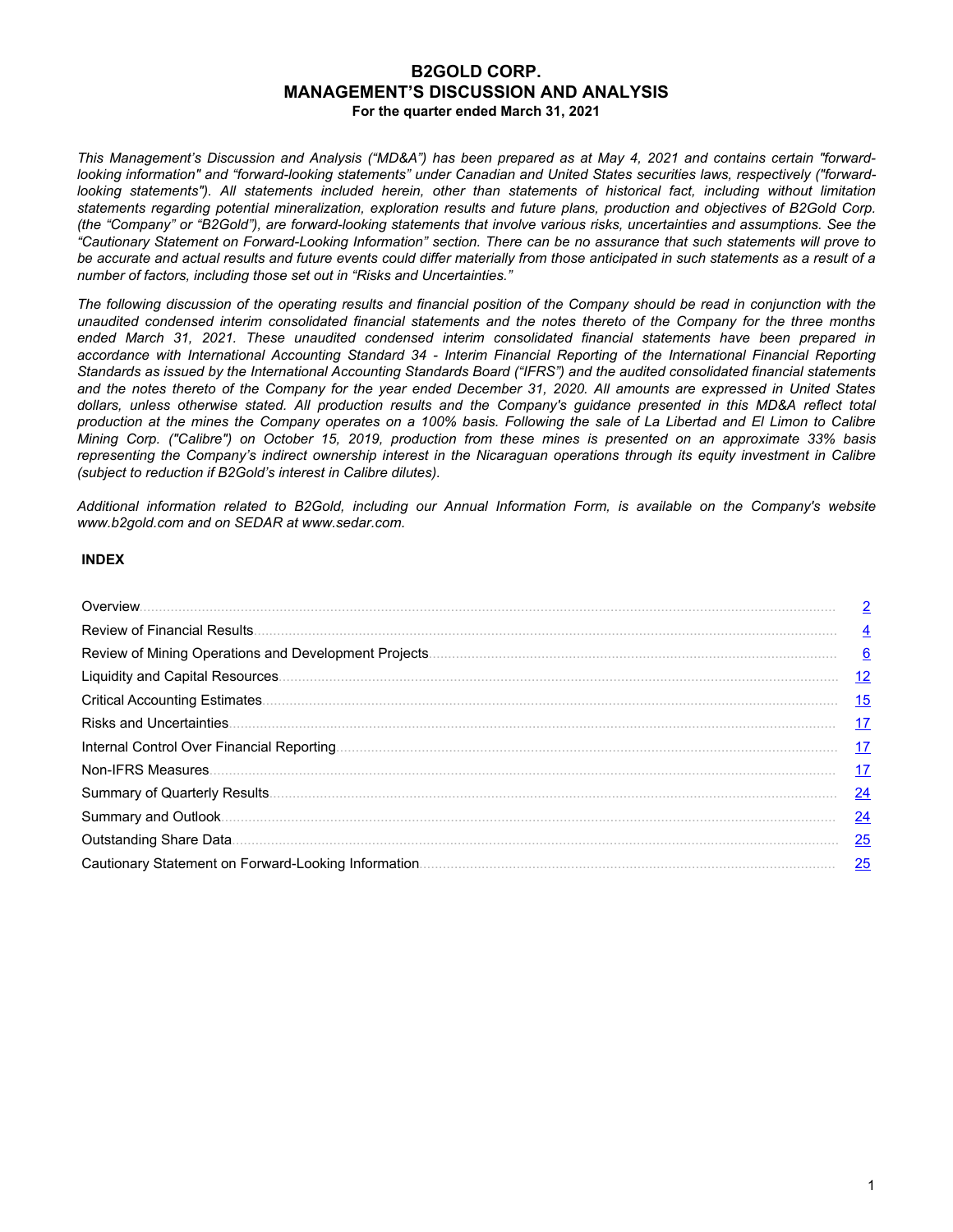## <span id="page-1-0"></span>**OVERVIEW**

B2Gold is a Vancouver-based gold producer with three operating mines: the Fekola Mine in Mali, the Masbate Mine in the Philippines and the Otjikoto Mine in Namibia. The Company also has a 50% interest in the Gramalote Project in Colombia and an 81% interest in the Kiaka Project in Burkina Faso. In addition, the Company has a portfolio of other evaluation and exploration projects in Mali, Burkina Faso, Namibia, Uzbekistan and Finland.

## *COVID-19*

The Company continues to address the COVID-19 pandemic and minimize its potential impact at B2Gold's operations. B2Gold places the safety and well-being of its workforce and all stakeholders as its highest priority and continues to encourage input from all its stakeholders as the COVID-19 situation evolves. The Company continues to implement measures and precautionary steps to manage and respond to the risks associated with COVID-19 to ensure the safety of B2Gold's employees, contractors, suppliers and surrounding communities where the Company works while continuing to operate. The Company is continually updating these plans and response measures based on the safety and well-being of its workforce, the severity of the pandemic in areas where it operates, global response measures, government restrictions and extensive community consultation. The Company is working closely with national and local authorities, including labour unions, and continues to closely monitor each site's situation, including public and employee sentiment to ensure that stakeholders are in alignment with continued safe operation of its mines.

#### *Summary*

Consolidated gold revenue for the first quarter of 2021 was \$362 million on sales of 202,330 ounces at an average price of \$1,791 per ounce, compared to \$380 million on sales of 239,500 ounces at an average price of \$1,588 per ounce in the first quarter of 2020. The decrease in gold revenue of \$18 million (5%) was 16% attributable to a decrease in gold ounces sold (mainly due to lower gold production), partially offset by an 11% impact from the increase in the average realized gold price.

Total consolidated gold production in the first quarter of 2021 was 220,644 ounces (including 15,001 ounces of attributable production from Calibre), above budget by 9% (18,542 ounces), with solid performances from the Company's three operating mines which all exceeded their budgeted production for the first quarter (refer to *"Review of Mining Operations and Development Projects"* section below). The Fekola Mine in Mali continued its strong operational performance through the first quarter of 2021, producing 125,088 ounces of gold, 7% (8,088 ounces) above budget, as the Fekola processing facilities continued to outperform. Following the successful completion of the Fekola mill expansion to 7.5 million tonnes per annum ("Mtpa") (an increase of 1.5 Mtpa from an assumed base rate of 6 Mtpa) in September 2020, mill throughput was a quarterly record of 2.07 million tonnes in the first quarter of 2021, 9% above budget and 19% higher than the first quarter of 2020. The Masbate Mine in the Philippines also had a strong start to the year with first quarter gold production of 57,513 ounces, well-above budget by 14% (6,852 ounces). The Otjikoto Mine in Namibia performed well during the first quarter of 2021, producing 23,042 ounces of gold, 11% (2,351 ounces) above budget, with processed tonnes, grade and recoveries all slightly better than budget. As expected, compared to the first quarter of 2020, total consolidated gold production was lower by 17% (44,218 ounces), due to planned significant waste stripping campaigns at both the Fekola and Otjikoto mines, scheduled for the first half of 2021 (for Phase 5 and Phase 6 of the Fekola Pit, and Phase 3 of each of the Wolfshag and Otjikoto pits). Gold production is expected to significantly increase in the second half of 2021, when mining at Fekola reaches the higher-grade zones of the Fekola Pit and mining at Otjikoto reaches the higher-grade zone at the base of the Wolfshag Pit.

For the first quarter of 2021, consolidated cash operating costs<sup>1</sup> were \$581 per gold ounce produced (\$552 per gold ounce sold), \$60 per gold ounce produced or 9% less than budget and, as expected, \$214 per gold ounce produced or 58% higher than the first quarter of 2020. Including estimated attributable results for Calibre, cash operating costs for the first quarter of 2021 were \$609 per gold ounce produced (\$582 per gold ounce sold), \$54 per gold ounce produced or 8% less than budget and, as expected, \$220 per gold ounce produced or 57% higher than the first quarter of 2020. The favourable budget variance for the first quarter of 2021 was attributable to the strong operating results from all of the Company's operations with higher than budgeted gold production. As expected, cash operating costs for the first quarter of 2021 were higher than the first quarter of 2020 due to the planned lower production as discussed above and higher input costs in the first quarter of 2021 resulting from higher period stripping activities, higher fuel costs and higher import duties.

All-in sustaining costs<sup>2</sup> for the first quarter of 2021 were \$919 per gold ounce sold compared to a budget of \$1,078 per gold ounce sold and \$695 per gold ounce sold for the first quarter of 2020. Including estimated attributable results for Calibre, all-in sustaining costs for the first quarter of 2021 were \$932 per gold ounce sold compared to a budget of \$1,078 per gold ounce sold and \$721 per gold ounce sold for the first quarter of 2020. The lower than budgeted all-in sustaining costs in the first quarter of 2021 reflect the lower cash operating costs described above, higher than budgeted ounces of gold sold, lower general and administrative costs and lower than budgeted sustaining capital expenditures. The lower sustaining capital expenditures are mainly a result of timing of expenditures and are expected to be incurred later in 2021.

<sup>1</sup> "Cash operating costs" a non-IFRS measure; for a description of how we calculate this measure and a reconciliation from this measure to the most directly comparable measure specified, defined or determined under IFRS and presented in our financial statements, refer to "Non-IFRS Measures"

<sup>2</sup> "All-in sustaining costs" is a non-IFRS measure; for a description of how we calculate this measure and a reconciliation from this measure to the most directly comparable measure specified, defined or determined under IFRS and presented in our financial statements, refer to "Non-IFRS Measures"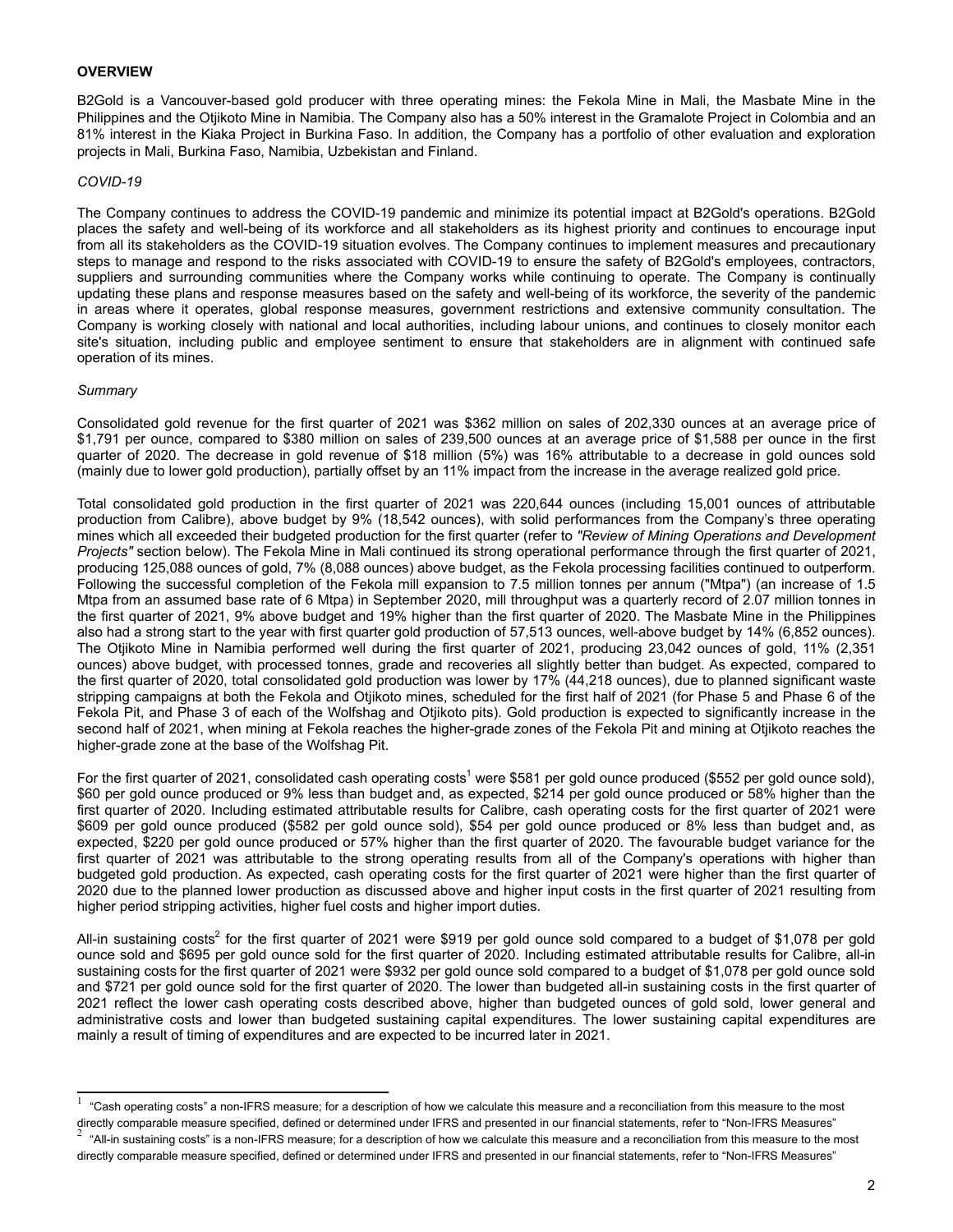For full-year 2021, the Company's total gold production is forecast to be between 970,000 and 1,030,000 ounces (including 50,000 to 60,000 ounces attributable ounces projected from Calibre), with total consolidated cash operating costs forecast to be between \$500 and \$540 per ounce and total consolidated all-in sustaining costs forecast to be between \$870 and \$910 per ounce. The Company's 2021 production guidance does not include the potential upside to increase Fekola's gold production in 2021 from the nearby Cardinal resource and the higher than budgeted processing capacity currently being investigated. For fullyear 2021, the Company's consolidated gold production from its three operating mines is expected to be significantly weighted to the second half of 2021 due to planned significant waste stripping at both the Fekola and Otjikoto mines in the first half of 2021. For the first half of 2021, consolidated gold production is expected to be between 365,000 and 385,000 ounces, which is expected to increase significantly to between 555,000 and 585,000 ounces during the second half of 2021 when mining reaches the higher grade portion of Phase 5 of the Fekola Pit and Phase 3 of the Wolfshag Pit. Based mainly on the weighting of production and timing of stripping, consolidated cash operating costs are expected to be between \$620 and \$660 per ounce in the first half of 2021, before significantly improving to between \$380 and \$420 per ounce during the second half of 2021. In addition, consolidated all-in sustaining costs are expected to be between \$1,040 and \$1,080 per ounce in the first half of 2021, before significantly improving to between \$745 and \$785 per ounce during the second half of 2021.

For the first quarter of 2021, the Company generated net income of \$99 million compared to a net income of \$83 million in the first quarter of 2020 including net income attributable to the shareholders of the Company of \$92 million (\$0.09 per share) in the first quarter of 2021 compared to \$72 million (\$0.07 per share) in the first quarter of 2020. Adjusted net income attributable to the shareholders of the Company<sup>3</sup> for the first quarter of 2021 was \$97 million (\$0.09 per share) compared to \$95 million (\$0.09 per share) in the first quarter of 2020.

Cash flow provided by operating activities was \$146 million in the first quarter of 2021 compared to \$216 million in the first quarter of 2020, a decrease of \$70 million mainly due to lower revenues of \$18 million, higher production costs of \$20 million and higher working capital outflows in the first quarter of 2021 for value-added and other tax receivables and current income and other taxes payable. Based on current assumptions, including a gold price of \$1,800 per ounce for 2021, the Company is forecasting to make total cash income tax payments in 2021 of approximately \$380 million, including \$140 million related to 2020 outstanding tax liability obligations in the first half of 2021 (comprised mainly of Fekola outstanding 2020 tax liabilities of \$75 million and Fekola 2020 priority dividend obligations of \$50 million).

B2Gold continues to maintain a strong financial position and liquidity. At March 31, 2021, the Company had cash and cash equivalents of \$513 million (December 31, 2020 - \$480 million) and working capital of \$536 million (December 31, 2020 - \$465 million). At March 31, 2021, the full amount of the \$600 million RCF was undrawn and available.

On February 23, 2021, the Board declared a cash dividend for the first quarter of 2021 of \$0.04 per common share, which was paid on March 16, 2021 to shareholders of record as of March 8, 2021. The declaration and payment of future quarterly dividends remains at the discretion of the Board and will depend on the Company's financial results, cash requirements, future prospects and other factors deemed relevant by the Board.

The Company's Malian subsidiary, Menankoto SARL ("Menankoto") applied for a renewal of the Menankoto exploration permit (the "Menankoto Permit") in early February 2021 but was subsequently advised in early March 2021 that the permit had been granted to a third party. The Company believes that the grant of the exploration permit covering the perimeter of the Menankoto Permit to a third party is contrary to Menankoto's legal rights under both the 2012 Malian Mining Code ("2012 Mining Code") and the 2019 Malian Mining Code ("2019 Mining Code"). Discussions with the Government of Mali continue to advance in order to resolve the issue. The Company strongly believes that Menankoto is entitled to a renewal of the Menankoto Permit under applicable law and in the event that discussions with the Government are unsuccessful, the Company intends to pursue all available legal remedies to resolve this issue.

<sup>3</sup> "Adjusted net income attributable to shareholders of the Company" is a non-IFRS measure; for a description of how we calculate this measure and a reconciliation from this measure to the most directly comparable measure specified, defined or determined under IFRS and presented in our financial statements, refer to "Non-IFRS Measures"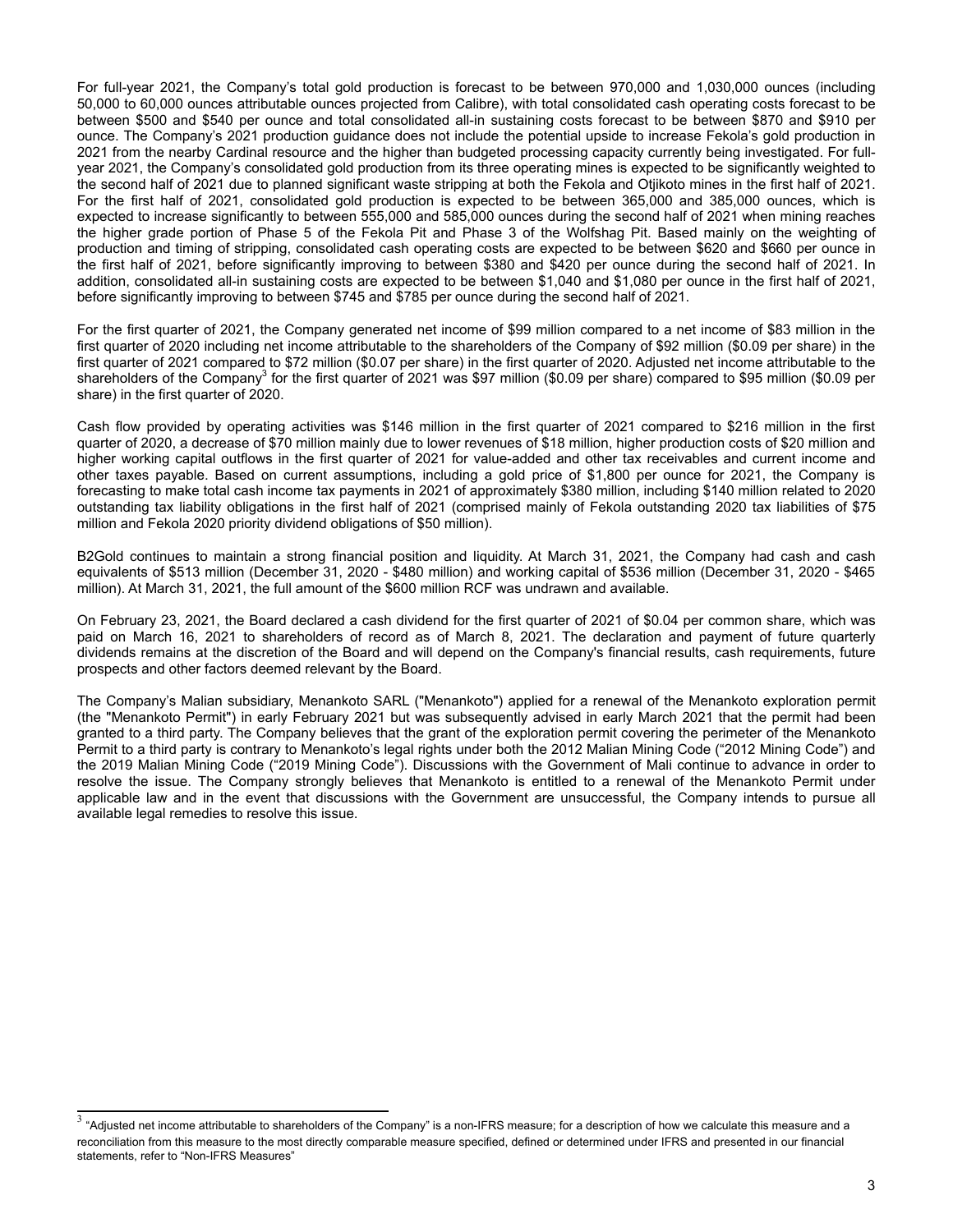## <span id="page-3-0"></span>**REVIEW OF FINANCIAL RESULTS**

#### *Selected Quarterly Financial and Operating Results*

|                                                                         | Three months ended |         |  |
|-------------------------------------------------------------------------|--------------------|---------|--|
|                                                                         | March 31,          |         |  |
|                                                                         | 2021               | 2020    |  |
|                                                                         |                    |         |  |
| Gold revenue (\$ in thousands)                                          | 362,302            | 380,298 |  |
| Net income (\$ in thousands)                                            | 98,832             | 83,008  |  |
| Earnings per share – basic <sup>(1)</sup> (\$/ share)                   | 0.09               | 0.07    |  |
| Earnings per share - diluted <sup>(1)</sup> (\$/ share)                 | 0.09               | 0.07    |  |
| Cash provided by operating activities (\$ thousands)                    | 145,854            | 216,213 |  |
| Average realized gold price (\$/ ounce)                                 | 1,791              | 1,588   |  |
| Adjusted net income <sup><math>(1)(2)(3)</math></sup> (\$ in thousands) | 96,990             | 95,289  |  |
| Adjusted earnings per share $(1)(2)(3)$ – basic (\$)                    | 0.09               | 0.09    |  |
| <b>Excluding equity investment in Calibre:</b>                          |                    |         |  |
| Gold sold (ounces)                                                      | 202,330            | 239,500 |  |
| Gold produced (ounces)                                                  | 205,643            | 250,632 |  |
| Cash operating costs <sup>(2)</sup> (\$/ gold ounce sold)               | 552                | 382     |  |
| Cash operating costs <sup>(2)</sup> (\$/ gold ounce produced)           | 581                | 367     |  |
| Total cash costs <sup>(2)</sup> ( $\sqrt[6]{ }$ gold ounce sold)        | 683                | 490     |  |
| All-in sustaining $costs^{(2)}$ (\$/ gold ounce sold)                   | 919                | 695     |  |
| Including equity investment in Calibre:                                 |                    |         |  |
| Gold sold (ounces)                                                      | 217,473            | 253,730 |  |
| Gold produced (ounces)                                                  | 220,644            | 264,862 |  |
| Cash operating $costs^{(2)}$ (\$/ gold ounce sold)                      | 582                | 405     |  |
| Cash operating $costs^{(2)}$ (\$/ gold ounce produced)                  | 609                | 389     |  |
| Total cash costs <sup>(2)</sup> ( $\sqrt[6]{ }$ gold ounce sold)        | 709                | 516     |  |
| All-in sustaining $costs^{(2)}$ (\$/ gold ounce sold)                   | 932                | 721     |  |
| (1) Attributable to the shareholders of the Company.                    |                    |         |  |

*(2) Non-IFRS measure. For a description of how these measures are calculated and a reconciliation of these measures to the most directly comparable measures specified, defined or determined under IFRS and presented in the Company's financial statements, refer to "Non-IFRS Measures".*

*(3) Previous periods have been adjusted to reflect the removal of the adjustment for share-based compensation expense, refer to "Non-IFRS Measures".*

#### *First quarter 2021 and 2020*

#### *Revenue*

Consolidated gold revenue for the first quarter of 2021 was \$362 million on sales of 202,330 ounces at an average price of \$1,791 per ounce, compared to \$380 million on sales of 239,500 ounces at an average price of \$1,588 per ounce in the first quarter of 2020. The decrease in gold revenue of \$18 million (5%) was 16% attributable to a decrease in gold ounces sold (mainly due to lower gold production), partially offset by an 11% impact from the increase in the average realized gold price.

In the first quarter of 2021, the Fekola Mine accounted for \$216 million (first quarter of 2020 - \$240 million) of gold revenue from the sale of 120,200 ounces (first quarter of 2020 - 150,700 ounces), the Masbate Mine accounted for \$98 million (first quarter of 2020 - \$74 million) of gold revenue from the sale of 55,370 ounces (first quarter of 2020 - 46,900 ounces) and the Otjikoto Mine accounted for \$48 million (first quarter of 2020 - \$66 million) of gold revenue from the sale of 26,760 ounces (first quarter of 2020 - 41,900 ounces).

## *Production and operating costs*

Total consolidated gold production in the first quarter of 2021 was 220,644 ounces (including 15,001 ounces of attributable production from Calibre), above budget by 9% (18,542 ounces), with solid performances from the Company's three operating mines which all exceeded their budgeted production for the first quarter (refer to *"Review of Mining Operations and Development Projects"* section below). The Fekola Mine in Mali continued its strong operational performance through the first quarter of 2021, producing 125,088 ounces of gold, 7% (8,088 ounces) above budget, as the Fekola processing facilities continued to outperform. Following the successful completion of the Fekola mill expansion to 7.5 Mtpa (an increase of 1.5 Mtpa from an assumed base rate of 6 Mtpa) in September 2020, mill throughput was a quarterly record of 2.07 million tonnes in the first quarter of 2021, 9% above budget and 19% higher than the first quarter of 2020. The Masbate Mine in the Philippines also had a strong start to the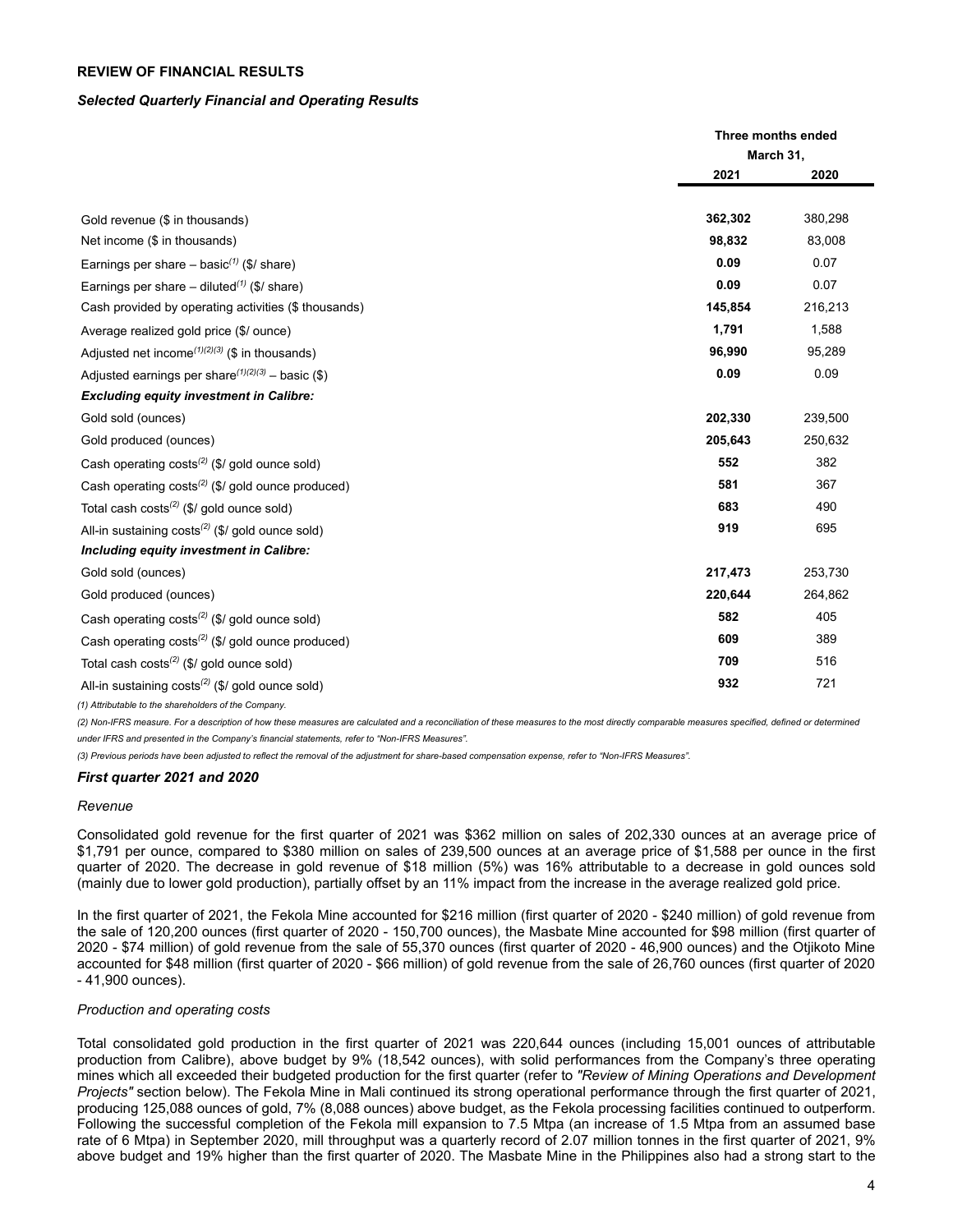year with first quarter gold production of 57,513 ounces, well-above budget by 14% (6,852 ounces). The Otjikoto Mine in Namibia performed well during the first quarter of 2021, producing 23,042 ounces of gold, 11% (2,351 ounces) above budget, with processed tonnes, grade and recoveries all slightly better than budget. As expected, compared to the first quarter of 2020, total consolidated gold production was lower by 17% (44,218 ounces), due to planned significant waste stripping campaigns at both the Fekola and Otjikoto mines, scheduled for the first half of 2021 (for Phase 5 and Phase 6 of the Fekola Pit, and Phase 3 of each of the Wolfshag and Otjikoto pits). Gold production is expected to significantly increase in the second half of 2021, when mining at Fekola reaches the higher-grade zones of the Fekola Pit and mining at Otjikoto reaches the higher-grade zone at the base of the Wolfshag Pit.

For the first quarter of 2021, consolidated cash operating costs (refer to *"Non-IFRS Measures"*) were \$581 per gold ounce produced (\$552 per gold ounce sold), \$60 per gold ounce produced or 9% less than budget and, as expected, \$214 per gold ounce produced or 58% higher than the first quarter of 2020. Including estimated attributable results for Calibre, cash operating costs for the first quarter of 2021 were \$609 per gold ounce produced (\$582 per gold ounce sold), \$54 per gold ounce produced or 8% less than budget and, as expected, \$220 per gold ounce produced or 57% higher than the first quarter of 2020. The favourable budget variance for the first quarter of 2021 was attributable to the strong operating results from all of the Company's operations with higher than budgeted gold production. As expected, cash operating costs for the first quarter of 2021 were higher than the first quarter of 2020 due to the planned lower production as discussed above and higher input costs in the first quarter of 2021 resulting from higher period stripping activities, higher fuel costs and higher import duties.

All-in sustaining costs (refer to *"Non-IFRS Measures"*) for the first quarter of 2021 were \$919 per gold ounce sold compared to budget of \$1,078 per gold ounce sold and \$695 per gold ounce sold for the first quarter of 2020. Including estimated attributable results for Calibre, all-in sustaining costs for the first quarter of 2021 were \$932 per gold ounce sold compared to budget of \$1,078 per gold ounce sold and \$721 per gold ounce sold for the first quarter of 2020. The lower than budgeted all-in sustaining costs in the first quarter of 2021 reflect the lower cash operating costs described above, higher than budgeted ounces gold sold, lower general and administrative costs and lower than budgeted sustaining capital expenditures. The lower sustaining capital expenditures are mainly a result of timing of expenditures and are expected to be incurred later in 2021.

## *Depreciation and depletion*

Depreciation and depletion expense included in total cost of sales was \$67 million for the first quarter of 2021 compared to \$71 million in the first quarter of 2020. The 6% decrease in depreciation expense was due to a 16% decrease in the gold ounces sold partially offset by a 12% increase in the depreciation charge per gold ounce sold. The increase in the depreciation charge per gold ounce sold was a result of the reduction of the depreciable recoverable ounces for the mines and an increase in costs to be depreciated for the Masbate Mine resulting from the impairment reversal recorded at September 30, 2020.

#### *Royalties and production taxes*

Royalties and production taxes included in total cost of sales were \$27 million for the first quarter of 2021 compared to \$26 million in the first quarter of 2020. Royalties and production taxes for the first quarter of 2021 were consistent with the first quarter of 2020 as the 16% decrease in the gold ounces sold was offset by a 13% increase in the gold price realized in the first quarter of 2021.

## *Other*

General and administrative ("G&A") costs relate primarily to the Company's head office in Vancouver, the Bamako office in Mali, the Makati office in the Philippines and the Windhoek office in Namibia. G&A for the first quarter of 2021 was \$10 million, which was consistent with the first quarter of 2020.

Share-based payment expense for the first quarter of 2021 was \$1 million, which was \$2 million lower than the first quarter of 2020. No significant share-based awards were made in the first quarter of 2021.

Community relations expense for the first quarter of 2021 was \$1 million, which was \$3 million lower than the first quarter of 2020 when two significant donations were made including a \$1 million commitment to the Mali School of Mines and \$2 million for the Rhino Gold Bar initiative.

For the first quarter of 2021, the Company's share of Calibre's net income was \$5 million based on Calibre's reported first quarter of 2021 financial results from May 3, 2021. The Company holds approximately 33% of the total issued and outstanding Calibre common shares which had a market value of \$143 million at March 31, 2021.

The Company reported \$3 million in foreign exchange gains for the first quarter of 2021 compared to foreign exchange losses of \$1 million for the first quarter of 2020. The foreign exchange gains for the first quarter of 2021 resulted from the weakening of the local currency in Mali versus the US dollar including the impact of foreign currency denominated working capital balances.

Other operating expenses for the first quarter of 2021 were \$4 million, which mainly consisted of \$2 million for the write-off of the Fekola solar panels which were damaged by a fire during the first quarter.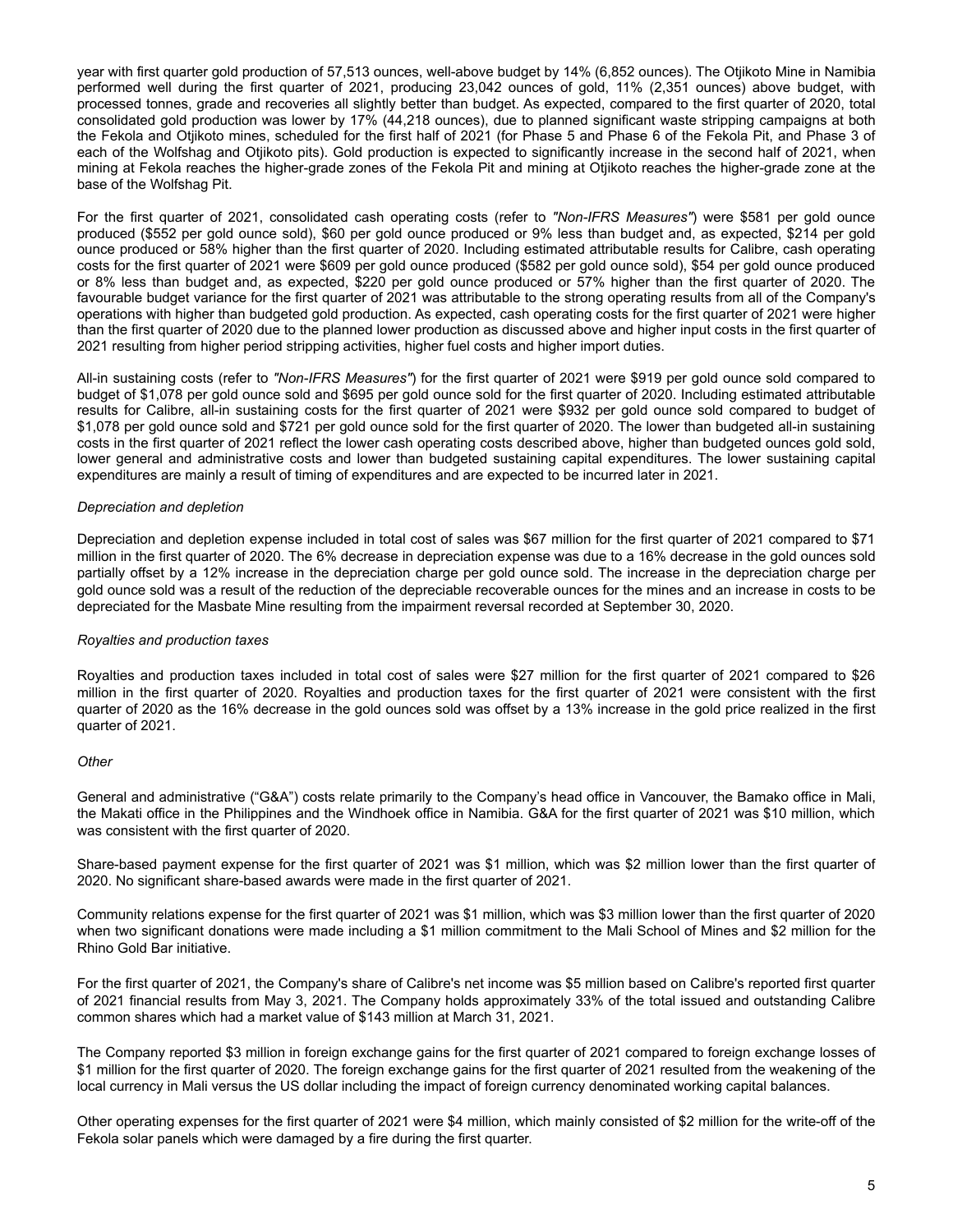<span id="page-5-0"></span>The Company reported \$3 million in interest and financing expense during the first quarter of 2021 as compared to \$5 million in the first quarter of 2020. The lower interest and financing expense resulted from lower debt balances in the first quarter of 2021 compared to the first quarter of 2020.

For the first quarter of 2021, the Company recorded derivative gains of \$8 million compared to derivative losses of \$15 million in the first quarter of 2020. The gains were driven by fuel forward contracts offset by losses from the interest rate swap derivative instruments and consisted of unrealized gains of \$7 million (first quarter of 2020 - unrealized losses of \$11 million) and realized gains of \$1 million (first quarter of 2020 - realized losses of \$4 million).

For the first quarter of 2021, the Company recorded a net current income and other tax expense of \$41 million compared to \$63 million in the first quarter of 2020, consisting of current income tax of \$32 million (first quarter of 2020 - \$51 million), the 10% priority dividend to the State of Mali of \$8 million (first quarter of 2020 - \$10 million) and withholding tax (on intercompany interest/management fees) of \$1 million (first quarter of 2020 - \$2 million). The priority dividend is accounted for as an income tax in accordance with IAS 12, *Income Taxes.* Compared to the first quarter of 2020, current tax expense for the first quarter of 2021 was lower mainly as a result of lower income and a reduction in the corporate tax rate for the Masbate Mine in the first quarter of 2021 compared to the first quarter of 2020. On March 26, 2021, RA No. 11534, otherwise known as the CREATE bill, was signed into law which reduced the corporate income tax rate to 25% beginning July 1, 2020 for domestic corporations and resident foreign corporations while January 1, 2021 for non-resident foreign corporations. Under the CREATE bill, the change in rate was applied retrospectively to July 1, 2020, which resulted in a reduction of current income tax expense of \$3 million relating to 2020 current income taxes in the first quarter of 2021. For the first quarter of 2021, the Company recorded a deferred income tax expense of \$15 million compared to a deferred income tax expense of \$13 million in the first quarter of 2020.

For the first quarter of 2021, the Company generated net income of \$99 million compared to a net income of \$83 million in the first quarter of 2020 including net income attributable to the shareholders of the Company of \$92 million (\$0.09 per share) in the first quarter of 2021 compared to \$72 million (\$0.07 per share) in the first quarter of 2020. Adjusted net income attributable to the shareholders of the Company (refer to "*Non-IFRS Measures"*) for the first quarter of 2021 was \$97 million (\$0.09 per share) compared to adjusted net income of \$95 million (\$0.09 per share) in the first quarter of 2020. Adjusted net income in the first quarter of 2021 excluded unrealized gains on derivative instruments of \$7 million and a deferred income tax expense of \$13 million.

Cash flow provided by operating activities was \$146 million in the first quarter of 2021 compared to \$216 million in the first quarter of 2020, a decrease of \$70 million mainly due to lower revenues of \$18 million, higher production costs of \$20 million and higher working capital outflows in the first quarter of 2021 for value-added and other tax receivables and current income and other taxes payable. Based on current assumptions, including a gold price of \$1,800 per ounce for 2021, the Company is forecasting to make total cash income tax payments in 2021 of approximately \$380 million, including \$140 million related to 2020 outstanding tax liability obligations in the first half of 2021 (comprised mainly of Fekola outstanding 2020 tax liabilities of \$75 million and Fekola 2020 priority dividend obligations of \$50 million).

## **REVIEW OF MINING OPERATIONS AND DEVELOPMENT PROJECTS**

## *Fekola Mine - Mali*

|                                                                | Three months ended<br>March 31, |           |  |
|----------------------------------------------------------------|---------------------------------|-----------|--|
|                                                                |                                 |           |  |
|                                                                | 2021<br>2020                    |           |  |
|                                                                |                                 |           |  |
| Gold revenue (\$ in thousands)                                 | 215,740                         | 239,626   |  |
| Gold sold (ounces)                                             | 120,200                         | 150,700   |  |
| Average realized gold price (\$/ ounce)                        | 1,795                           | 1,590     |  |
| Tonnes of ore milled                                           | 2,074,680                       | 1,746,352 |  |
| Grade (grams/ tonne)                                           | 1.99                            | 3.11      |  |
| Recovery (%)                                                   | 94.4                            | 93.8      |  |
| Gold production (ounces)                                       | 125,088                         | 164,011   |  |
| Cash operating $costs^{(1)}$ (\$/ gold ounce sold)             | 479                             | 286       |  |
| Cash operating $costs^{(1)}$ ( $\sqrt{s}$ gold ounce produced) | 503                             | 251       |  |
| Total cash costs $(1)$ (\$/ gold ounce sold)                   | 638                             | 414       |  |
| All-in sustaining $costs^{(1)}$ (\$/ gold ounce sold)          | 770                             | 519       |  |
| Capital expenditures (\$ in thousands)                         | 17,396                          | 74,133    |  |
| Exploration (\$ in thousands)                                  | 3,087                           | 870       |  |

*(1) Non-IFRS measure. For a description of how these measures are calculated and a reconciliation of these measures to the most directly comparable measures specified, defined or determined under IFRS and presented in the Company's financial statements, refer to "Non-IFRS Measures".*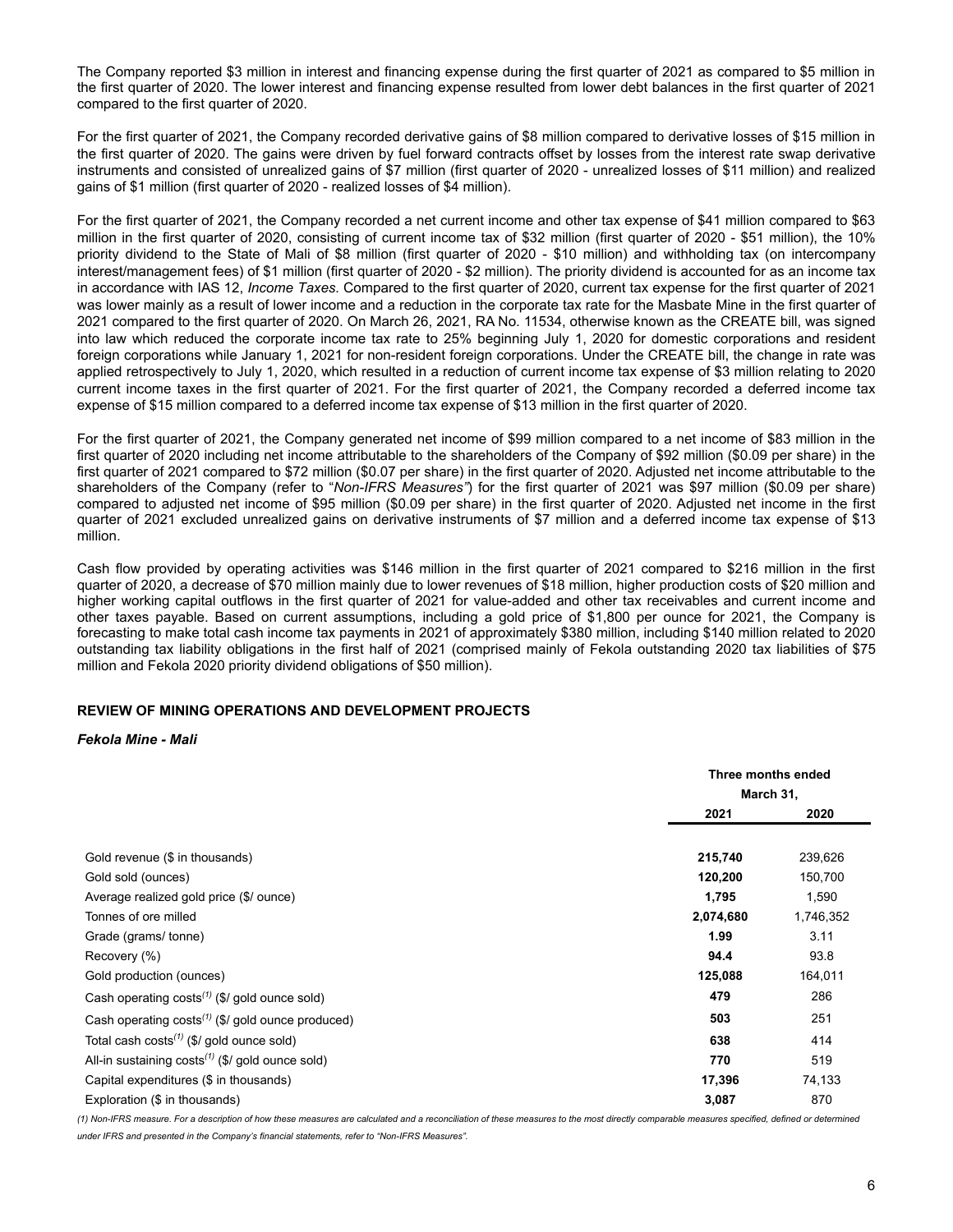The Fekola Mine in Mali (owned 80% by the Company and 20% by the State of Mali) continued its strong operational performance through the first quarter of 2021, producing 125,088 ounces of gold, 7% (8,088 ounces) above budget, as the Fekola processing facilities continued to outperform. Following the successful completion of the Fekola mill expansion to 7.5 Mtpa (an increase of 1.5 Mtpa from an assumed base rate of 6 Mtpa) in September 2020, mill throughput was a quarterly record of 2.07 million tonnes in the first quarter of 2021, which was 9% above budget and 19% higher than the first quarter of 2020. Fekola's higher than budgeted mill throughput was mainly due to favourable ore fragmentation and hardness, and optimization of the grinding circuit. As expected, compared to the first quarter of 2020, gold production was lower by 24% (38,923 ounces) as a result of the planned significant waste stripping and lower mined ore grades, as Phases 5 and 6 of the Fekola Pit are developed during the first half of 2021. Mined ore tonnage and grade continue to reconcile well with the Fekola resource model, and ore production is expected to significantly increase in the second half of 2021 when mining reaches the higher-grade zones of the Fekola Pit. For the first quarter of 2021, mill feed grade was 1.99 grams per tonne ("g/t") compared to budget of 2.03 g/t and 3.11 g/t in the first quarter of 2020; mill throughput was 2.07 million tonnes compared to budget of 1.91 million tonnes and 1.75 million tonnes in the first quarter of 2020; and gold recovery averaged 94.4% compared to budget of 94.0% and 93.8% in the first quarter of 2020. Processed grade was lower compared to the first quarter of 2020, as a result of the focus on higher mill feed grade and the stockpiling strategy used during the mill expansion activities in the first quarter of 2020.

The Fekola mill has the potential to run above the expanded annualized throughput rate of 7.5 Mtpa and analysis is currently underway to determine the optimum throughput rate. For 2021 budgeting purposes, the Company assumed a throughput rate of 7.75 Mtpa. Mill processing trials conducted in the fourth quarter of 2020 demonstrate the potential to optimize the grindthroughput capacity of the expanded facility and increase hard-rock throughput, and support the addition of saprolite ore tonnage in excess of the hard-rock capacity. Based on positive results to date, Fekola's annualized throughput rate for 2021 is expected to continue to remain above 8.0 Mtpa.

Production planning for the nearby Cardinal resource area, located within 500 metres of the current Fekola resource pit, is currently underway (the initial Inferred Mineral Resource estimate for Cardinal is 640,000 ounces of gold in 13.0 million tonnes of ore at 1.54 g/t gold). Grade control drilling for a bulk sample at Cardinal has been completed, and preparations for the bulk sample are underway with sampling expected to begin later in the second quarter of 2021. An Environmental and Social Impact Assessment has been completed and submitted to the Malian authorities. Approval of the addition of Cardinal to the Fekola environmental permit is expected shortly and following this, an application will be made to add mining at Cardinal to the Fekola Mine plan.

The Fekola Mine's cash operating costs (refer to *"Non-IFRS Measures"*) for the first quarter of 2021 were \$503 per ounce produced (\$479 per gold ounce sold) compared to a budget of \$558 per ounce produced and \$251 per ounce produced for the first quarter of 2020. Cash operating costs for the first quarter of 2021 were 10% lower than budget as a result of higher than budgeted production and lower than budget mining and processing costs. Lower than budgeted mining costs resulted from below budget maintenance costs while lower than budgeted processing costs were a result of higher mill throughput, significantly lower cyanide consumption and earlier than planned power production from the new Fekola solar power facility during the first quarter of 2021. Compared to the first quarter of 2020, cash operating costs for the first quarter of 2021 were higher than the first quarter of 2020 as expected due to the planned lower production as discussed above and higher period stripping activities in the first quarter of 2021, higher fuel costs, import duties and ongoing COVID-19 related labour and medical costs in Mali.

All-in sustaining costs (refer to *"Non-IFRS Measures"*) for the first quarter of 2021 for the Fekola Mine were \$770 per gold ounce sold compared to a budget of \$898 per gold ounce sold and \$519 per gold ounce sold in the first quarter of 2020. All-in sustaining costs for the first quarter of 2021 were 14% lower than budget as a result of the lower than budgeted cash operating costs described above, higher than budgeted gold ounces sold, lower sustaining capital expenditures (mainly due to the timing of mobile equipment rebuilds) and lower than budgeted community relations costs. The lower sustaining capital expenditures are mainly a result of timing of expenditures and are expected to be incurred later in 2021.

Capital expenditures in the first quarter of 2021 totalled \$17 million primarily consisting of \$6 million for the solar plant, \$6 million for prestripping and \$3 million for mine infrastructure.

For full-year 2021, the Fekola Mine is expected to produce between 530,000 and 560,000 ounces of gold in 2021 at cash operating costs of between \$405 and \$445 per ounce and all-in sustaining costs of between \$745 and \$785 per ounce. Additional mining from the Cardinal resource area and higher than budgeted processing capacity are currently being investigated (as discussed above), with the potential to increase Fekola's budgeted 2021 and longer-term gold production. As a result of the planned waste stripping and lower mined ore grades in the first half of 2021, as Phases 5 and 6 of the Fekola Pit are developed, production is expected to be significantly weighted to the second half of 2021 (when mining reaches the higher grade portion of Phase 5 of the Fekola Pit). For the first half of 2021, Fekola's gold production is expected to be between 220,000 and 230,000 ounces, which is expected to increase significantly to between 310,000 and 330,000 ounces during the second half of 2021. Based mainly on the weighting of production and timing of waste stripping, Fekola's cash operating costs are expected to be between \$530 and \$570 per ounce in the first half of 2021, before significantly improving to between \$315 and \$355 per ounce during the second half of 2021. In addition, Fekola's all-in sustaining costs are expected to be between \$850 and \$890 per ounce in the first half of 2021, before significantly improving to between \$670 and \$710 per ounce during the second half of 2021.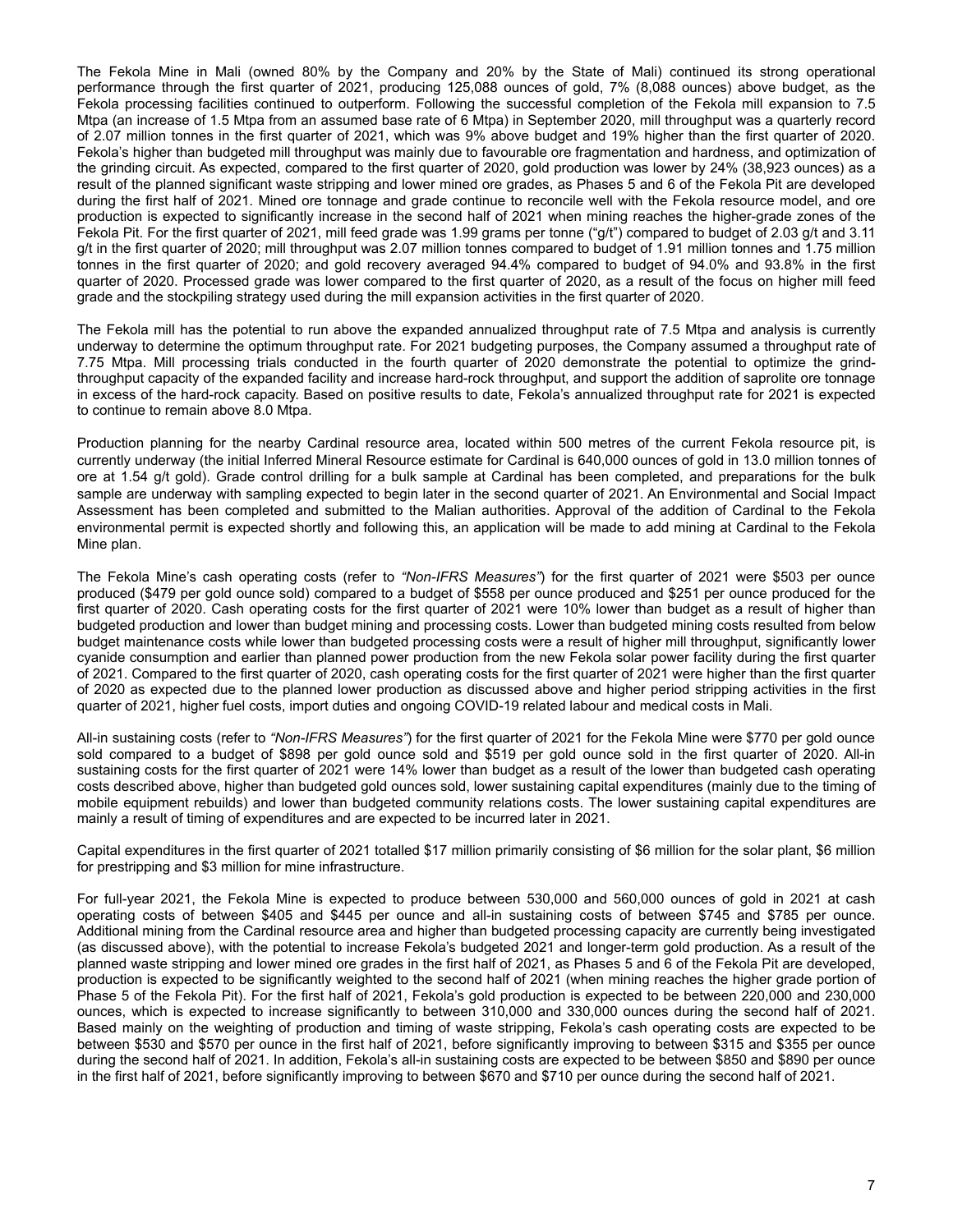#### *Fekola Solar Plant*

Following the temporary suspension of solar plant construction activities in April 2020 due to COVID-19 restrictions, site activities recommenced on October 2, 2020, and construction progress is now approximately 95% complete. On January 5, 2021, a fire in the solar storage yard destroyed approximately 25% of the solar panels for the project. Replacement panels have been sourced and are scheduled to arrive on site by mid-May 2021. Approximately 25% of the solar field came online on January 28, 2021 and solar production reached 75% of full installed capacity by the end of March 2021 when the plant was turned over to the Fekola operations team. Solar power production with only 75% installed capacity has exceeded daily baseline targets for the full project, with several days of fuel cost savings of over \$32,000 versus a goal of \$25,000 per day, and replacement of up to 20% of the total daily power compared to a baseline goal of 18%.

The schedule for installation of the remaining 25% is contingent on the delivery of the replacement panels, but full construction completion is now projected by the end of the second quarter of 2021. The Company does not anticipate any significant impact on Fekola's 2021 budgeted cash operating costs as a result of the delay in completion of the solar plant. The existing heavy fuel oil ("HFO") and diesel power plant have an installed capacity of 64 megawatts while Fekola's expanded mill facilities require only approximately 40 megawatts for continuous operations. The solar plant is therefore not a necessary component to sustain the higher process plant production rate but is expected to reduce Fekola's operating costs and emissions by decreasing power plant fuel consumption and maintenance costs. When the plant is fully commissioned, it is expected to reduce HFO consumption by over 13 million litres per year and lower carbon dioxide emissions by an estimated 39,000 tonnes per year.

#### *Masbate Mine – Philippines*

|                                                        |           | Three months ended<br>March 31, |  |  |
|--------------------------------------------------------|-----------|---------------------------------|--|--|
|                                                        |           |                                 |  |  |
|                                                        | 2021      | 2020                            |  |  |
|                                                        |           |                                 |  |  |
| Gold revenue (\$ in thousands)                         | 98,455    | 74,414                          |  |  |
| Gold sold (ounces)                                     | 55,370    | 46,900                          |  |  |
| Average realized gold price (\$/ ounce)                | 1,778     | 1,587                           |  |  |
| Tonnes of ore milled                                   | 1,948,369 | 1,871,060                       |  |  |
| Grade (grams/ tonne)                                   | 1.10      | 0.90                            |  |  |
| Recovery (%)                                           | 83.6      | 83.2                            |  |  |
| Gold production (ounces)                               | 57,513    | 44,872                          |  |  |
| Cash operating $costs^{(1)}$ (\$/ gold ounce sold)     | 578       | 661                             |  |  |
| Cash operating $costs^{(1)}$ (\$/ gold ounce produced) | 608       | 722                             |  |  |
| Total cash costs $(1)$ (\$/ gold ounce sold)           | 678       | 743                             |  |  |
| All-in sustaining $costs^{(1)}$ (\$/ gold ounce sold)  | 818       | 908                             |  |  |
| Capital expenditures (\$ in thousands)                 | 6,564     | 4,761                           |  |  |
| Exploration (\$ in thousands)                          | 1,086     | 1,617                           |  |  |

*(1) Non-IFRS measure. For a description of how these measures are calculated and a reconciliation of these measures to the most directly comparable measures specified, defined or determined under IFRS and presented in the Company's financial statements, refer to "Non-IFRS Measures".*

The Masbate Mine in the Philippines also had a strong start to the year with first quarter gold production of 57,513 ounces, wellabove budget by 14% (6,852 ounces). Gold production improved against budget mainly due to higher than budgeted mill recoveries (10% above budget) and included processed ore from two main sources. In the first quarter of 2021, recoveries relating to mill feed sourced from high-grade sulfide ore mined from Main Vein Pit Phases 4 and 5 in the quarter were 8% above budget, while recoveries relating to processed low-grade stockpile tonnage, originally mined from the Colorado Pit, were 7% above budget. In addition, oxide ore processed during the first quarter was 4% higher than budget, which also contributed to the higher recoveries. Compared to the first quarter of 2020, gold production in the first quarter of 2021 was higher by 28% (12,641 ounces), mainly due to higher mined ore grades in the quarter, as a result of mining through a higher-grade zone of the Main Vein Pit. For the first quarter of 2021, mill feed grade was 1.10 g/t compared to budget of 1.06 g/t and 0.90 g/t in the first quarter of 2020; mill throughput was 1.95 million tonnes compared to budget of 1.95 million tonnes and 1.87 million tonnes in the first quarter of 2020; and gold recovery averaged 83.6% compared to budget of 75.7% and 83.2% in the first quarter of 2020.

Cash operating costs (refer to *"Non-IFRS Measures"*) for the first quarter of 2021 were \$608 per ounce produced (\$578 per gold ounce sold) compared to a budget of \$688 per ounce produced and \$722 per ounce produced for the first quarter of 2020. The lower cash operating costs per gold ounce produced in the first quarter of 2021 compared to budget and the first quarter of 2020 resulted from the higher than budgeted production discussed above coupled with savings in mining costs.

All-in sustaining costs (refer to *"Non-IFRS Measures"*) for the first quarter of 2021 were \$818 per ounce sold compared to a budget of \$1,012 per gold ounce sold and \$908 per gold ounce sold in the first quarter of 2020. All-in sustaining costs for the first quarter of 2021 were 19% lower than budget as a result of the lower than budgeted cash operating costs described above,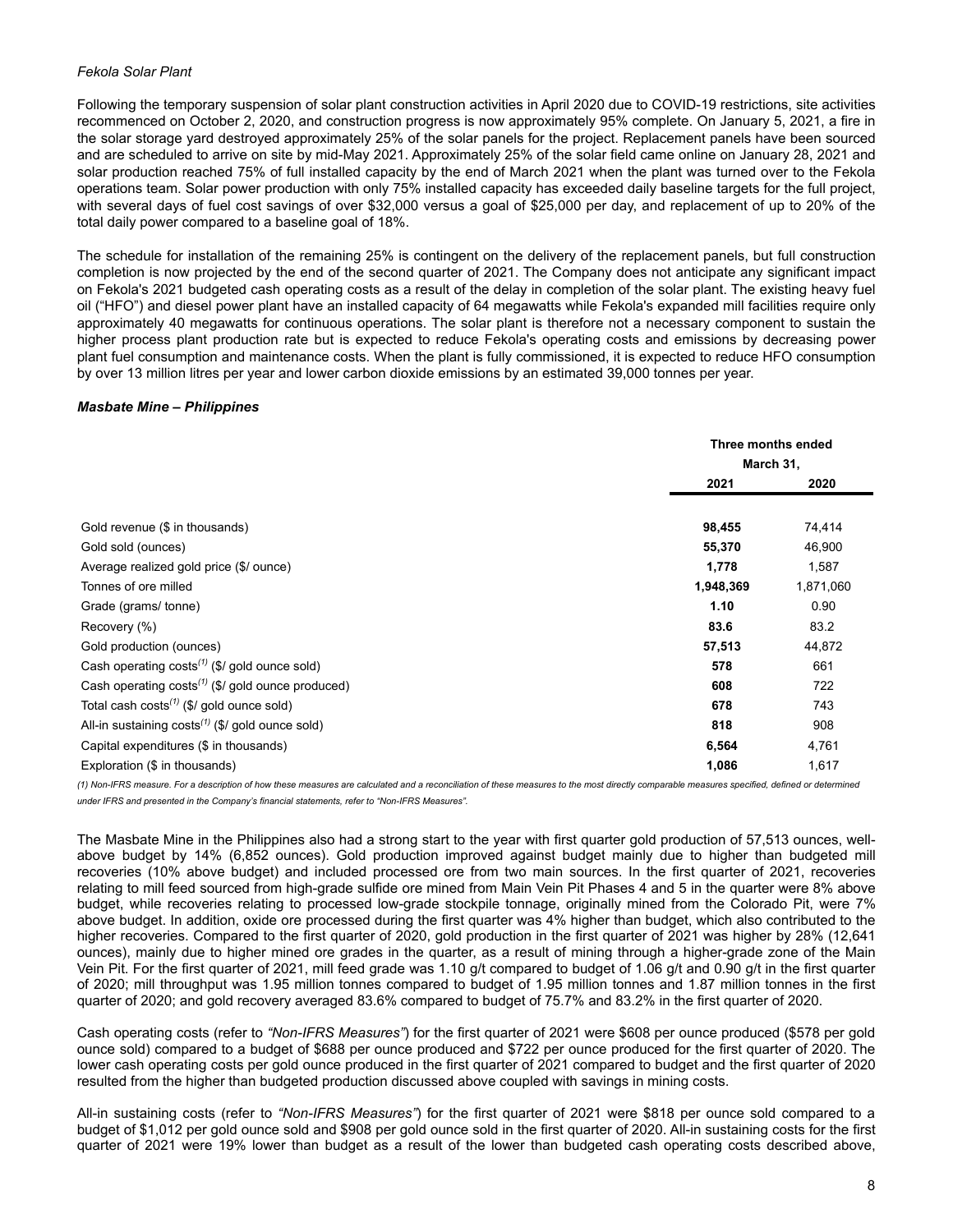higher than budgeted gold ounces sold and lower sustaining capital expenditures (mainly due to the timing of rebuilds and prestripping). The lower sustaining capital expenditures are mainly a result of timing of expenditures and are expected to be incurred later in 2021.

Capital expenditures in the first quarter of 2021 totalled \$7 million, primarily consisting of mobile equipment acquisition costs and rebuilds of \$2 million, \$2 million for tailings storage facility projects and prestripping costs of \$1 million.

For full-year 2021, the Masbate Mine is expected to produce between 200,000 and 210,000 ounces of gold at cash operating costs of between \$650 and \$690 per ounce and all-in sustaining costs of between \$955 and \$995 per ounce. Masbate's gold production is expected to be relatively consistent throughout each of the quarters in 2021.

#### *Otjikoto Mine - Namibia*

|                                                           |           | Three months ended |  |  |
|-----------------------------------------------------------|-----------|--------------------|--|--|
|                                                           | March 31, |                    |  |  |
|                                                           | 2021      | 2020               |  |  |
|                                                           |           |                    |  |  |
| Gold revenue (\$ in thousands)                            | 48,107    | 66,258             |  |  |
| Gold sold (ounces)                                        | 26,760    | 41,900             |  |  |
| Average realized gold price (\$/ ounce)                   | 1,798     | 1,581              |  |  |
| Tonnes of ore milled                                      | 894,060   | 857,444            |  |  |
| Grade (grams/ tonne)                                      | 0.82      | 1.54               |  |  |
| Recovery (%)                                              | 97.6      | 98.4               |  |  |
| Gold production (ounces)                                  | 23,042    | 41,749             |  |  |
| Cash operating costs <sup>(1)</sup> (\$/ gold ounce sold) | 823       | 416                |  |  |
| Cash operating $costs^{(1)}$ (\$/ gold ounce produced)    | 940       | 441                |  |  |
| Total cash costs $(1)$ (\$/ gold ounce sold)              | 895       | 480                |  |  |
| All-in sustaining $costs^{(1)}$ (\$/ gold ounce sold)     | 1,475     | 850                |  |  |
| Capital expenditures (\$ in thousands)                    | 18,875    | 11,732             |  |  |
| Exploration (\$ in thousands)                             | 476       | 372                |  |  |

*(1) Non-IFRS measure. For a description of how these measures are calculated and a reconciliation of these measures to the most directly comparable measures specified, defined or determined under IFRS and presented in the Company's financial statements, refer to "Non-IFRS Measures".*

The Otjikoto Mine in Namibia, in which the Company holds a 90% interest, performed well during the first quarter of 2021, producing 23,042 ounces of gold, 11% (2,351 ounces) above budget, with processed tonnes, grade and recoveries all slightly better than budget. As expected, compared to the first quarter of 2020, gold production was significantly lower by 45% (18,707 ounces), as processed ore is primarily being sourced from existing stockpiles while significant waste stripping operations continue at both the Wolfshag and Otjikoto pits. Mined ore tonnage and grade continue to reconcile well with Otjikoto's resource model, and ore production is forecast to significantly increase in the second half of 2021 when mining reaches the higher-grade zone at the base of the Wolfshag Pit. For the first quarter of 2021, mill feed grade was 0.82 g/t compared to budget of 0.79 g/t and 1.54 g/t in the first quarter of 2020; mill throughput was 0.89 million tonnes compared to budget of 0.84 million tonnes and 0.86 million tonnes in the first quarter of 2020; and gold recovery averaged 97.6% compared to budget of 97.3% and 98.4% in the first quarter of 2020.

Development of the Wolfshag underground mine continues to progress on schedule. In the fourth quarter of 2020, development of the portal was completed, and development of the primary underground ramp commenced. Development continued during the first quarter of 2021, and stope ore production is expected to commence in early 2022, in-line with original estimates. The initial underground Mineral Reserve estimate for the down-plunge extension of the Wolfshag orebody included 210,000 ounces of gold in 1.2 million tonnes of ore at 5.57 g/t gold.

Cash operating costs (refer to *"Non-IFRS Measures"*) for the first quarter of 2021 were \$940 per gold ounce produced (\$823 per ounce gold sold), compared to a budget of \$996 per ounce produced and \$441 per ounce produced for the first quarter of 2020. The lower cash operating costs per gold ounce produced in the first quarter of 2021 compared to budget resulted from the higher than budgeted production discussed above. As expected, cash operating costs for the first quarter of 2021 were higher than the first quarter of 2020 due to the planned lower production as discussed above.

All-in sustaining costs (refer to *"Non-IFRS Measures"*) for the first quarter of 2020 were \$1,475 per gold ounce sold compared to a budget of \$1,718 per gold ounce sold and \$850 per gold ounce sold in the first quarter of 2020. All-in sustaining costs for the first quarter of 2021 were lower than budget as a result of the lower than budgeted cash operating costs as discussed above, higher than budgeted gold ounces sold partially offset by higher than budgeted sustaining capital expenditures, due to higher than budgeted prestripping tonnage as development of the Otjikoto and Wolfshag pits continues.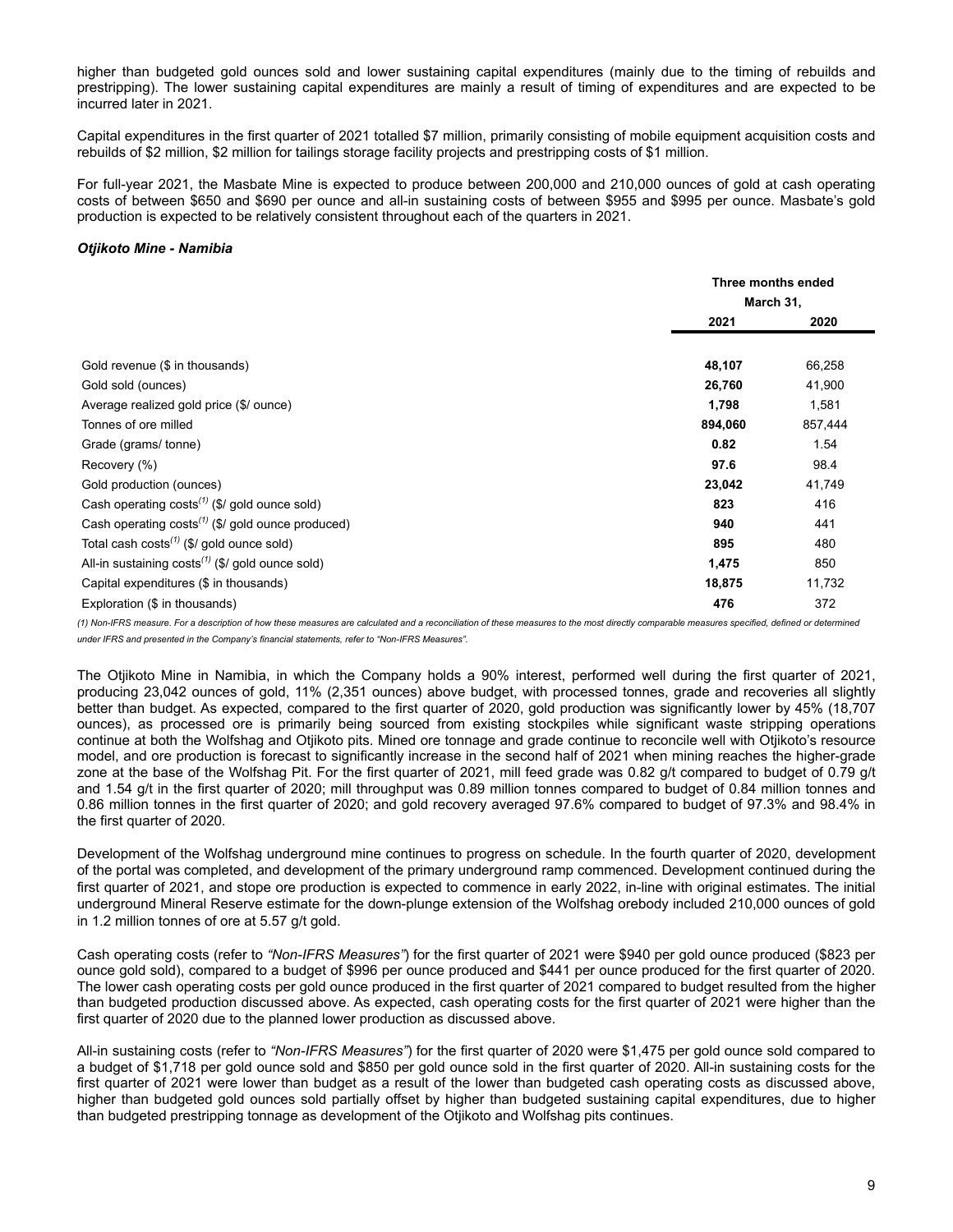Capital expenditures for the first quarter of 2021 totalled \$19 million, primarily consisting of \$12 million for prestripping in the Otjikoto Phase 3 and Wolfshag Phase 3 pits, \$2 million for mobile equipment rebuilds and replacements and \$4 million for Wolfshag underground development.

For full-year 2021, the Otjikoto Mine is expected to produce between 190,000 and 200,000 ounces of gold in 2021, as high-grade ore is scheduled to be sourced from Phase 3 of the Wolfshag Pit in the second half of 2021. Otjikoto's cash operating costs are forecast to be between \$480 and \$520 per ounce and all-in sustaining costs are forecast to be between \$830 and \$870 per ounce. Approximately 70% of the gold produced in 2021 is expected to be mined from Phase 3 of the Wolfshag Pit, with material ore production starting early in the third quarter of 2021 following the waste stripping campaign. As a result of the timing of this high-grade ore mining, Otjikoto's production is expected to be significantly weighted to the second half of 2021. For the first half of 2021, Otjikoto's gold production is expected to be between 45,000 and 50,000 ounces, before increasing significantly to between 145,000 and 150,000 ounces during the second half of 2021. Based mainly on the weighting of the planned production and timing of higher waste stripping, Otjikoto's cash operating costs are expected to be between \$940 and \$980 per ounce in the first half of 2021, before significantly improving to between \$330 and \$370 per ounce during the second half of 2021. In addition, Otjikoto's all-in sustaining costs are expected to be between \$1,600 and \$1,640 per ounce in the first half of 2021, before significantly improving to between \$580 and \$620 per ounce during the second half of 2021. In the first quarter of 2021, gold production at Otjikoto was forecast to be lower and costs forecast to be higher than the second quarter of 2021, due to the significant amount of waste stripping and lower stockpile grades processed early in the year.

Otjikoto's higher 2021 gold production level of between 190,000 and 200,000 ounces is expected to continue through to 2024, with production from Wolfshag underground expected to commence in early 2022 to supplement ore from the Otjikoto Pit as well as existing medium and low-grade stockpiles for approximately three years based on current estimates.

# *Investment in Calibre*

B2Gold currently holds approximately 33% of the total issued and outstanding Calibre common shares and equity accounts for this ownership interest. The market value of the Company's 33% common shareholding of Calibre at March 31, 2021 was \$143 million. For the first quarter of 2021, the Company's share of Calibre's net income was \$5 million based on Calibre's reported first quarter of 2021 financial results from May 3, 2021.

#### *Attributable share of Calibre production and costs*

Based on Calibre's production press release dated April 14, 2021, consolidated production of Calibre for the first quarter of 2021 was 45,452 ounces of which the Company's attributable share was 15,001 ounces. El Limon achieved gold production of 16,337 ounces for the first quarter of 2021, driven by an average mill grade of 4.42 g/t and recovery of 89.3% from 124,149 tonnes of ore milled. La Libertad achieved gold production of 29,115 ounces for the first quarter of 2021, from an average mill grade of 3.17 g/t and recovery of 92.4% from 295,191 tonnes of ore milled.

## *Gramalote Project - Colombia*

The Gramalote Project, owned 50% B2Gold/50% AngloGold Ashanti Limited ("AngloGold") is located in central Colombia, northeast of Medellin, in the Province of Antioquia. Following on the positive results of the Gramalote preliminary economic assessment in January 2020 (the "Gramalote PEA"), B2Gold commenced the Gramalote feasibility study to evaluate recovery of gold from an open-pit mining operation with 11.0 Mtpa processing plant that includes crushing, grinding, flotation and a carbonin-pulp recovery process to produce doré bullion. The Gramalote feasibility study approach focused solely on a production scenario based on the Indicated Mineral Resource estimate from the Gramalote Ridge deposit of 173,400,000 tonnes grading 0.73 g/t gold for a total of 4,060,000 ounces of gold. The feasibility study approach to date has not included any potential production from the nearby Trinidad deposit, which has a current Inferred Mineral Resource estimate, and the Monjas West zone.

As a continuation of the Gramalote PEA, the feasibility study approach to date has also focused on applying most of the same assumptions and parameters, with the material changes being the updated Indicated Mineral Resource estimate, as well as updated cost assumptions for fuel, electricity, labour, equipment, and construction materials. By design, there is no material change to the project construction or operating parameters apart from refinement of the designs to feasibility levels of confidence.

Based on the feasibility study work completed by B2Gold as operator of the Gramalote Project to date, and assuming an effective date of January 1, 2021, and a gold price of \$1,500 per ounce, the project economic highlights include (100% basis):

- Open-pit gold mine with an initial life of mine ("LoM") of 10.6 years based on current Indicated Mineral Resources (for Gramalote Ridge only)
- LoM gold production of 2.97 million ounces and average annual gold production of 347,000 ounces per year for the first five full years of production
- Average annual gold production LoM of 281,000 ounces per year at cash operating costs of \$514 per ounce of gold and all-in sustaining cost of \$744 per ounce of gold
- Average LoM gold recovery of 95.4% from conventional milling, flotation and cyanide leach of the flotation concentrate
- Estimated pre-production capital cost of \$925 million (includes approximately \$160 million for mining equipment)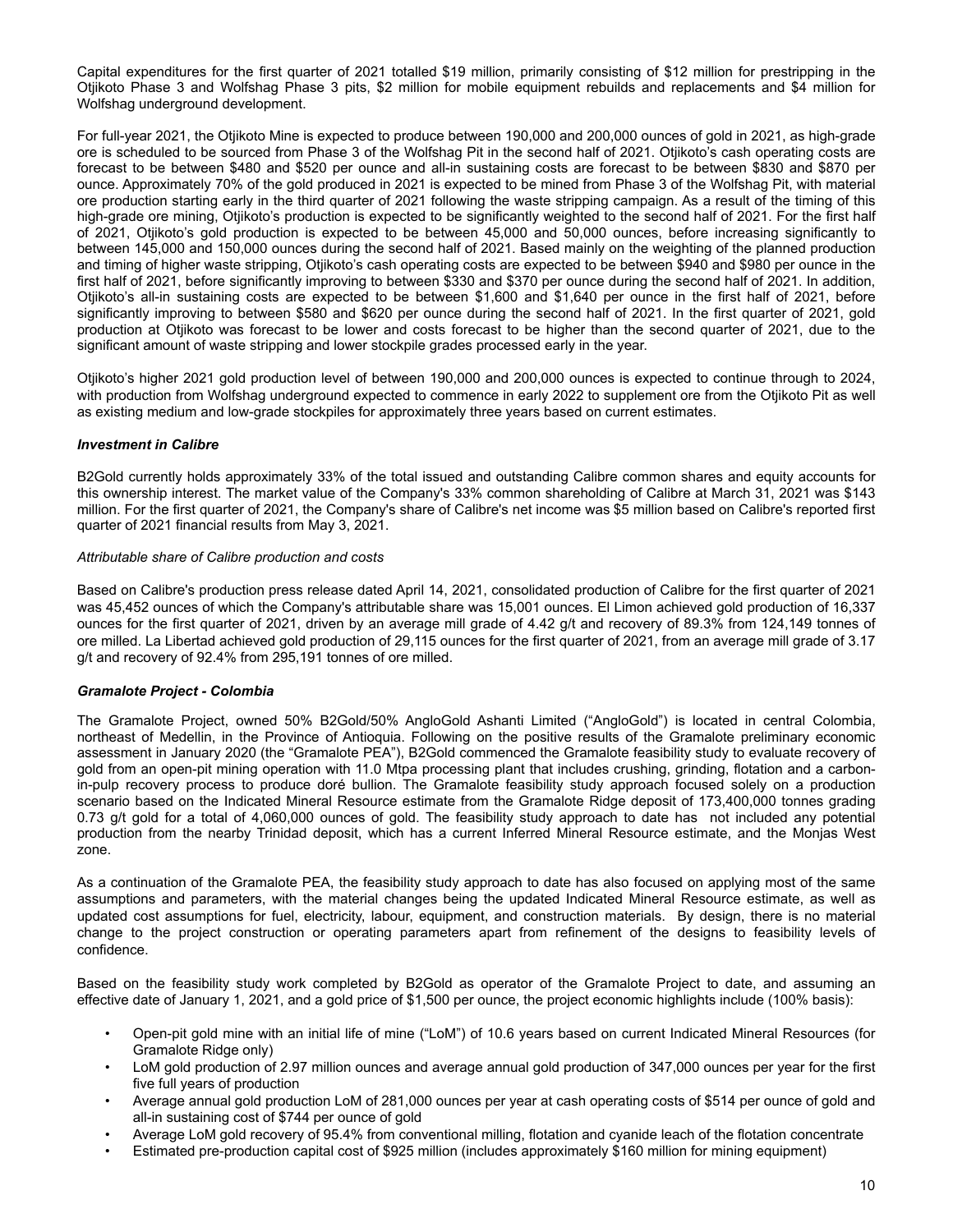- LoM pre-tax net cash flow of \$1,444 million, and after-tax net cash flow of \$948 million
- Post-tax NPV at a 5% discount rate of \$483 million.
- After-tax internal rate of return ("IRR") of 15% at the project construction decision date with a project payback (including construction capital) of 3.5 years

Based on a review of the feasibility study work to date, B2Gold believes that there is strong potential for a more robust project, which could be developed by revisiting the original Project design parameters included in the existing mining permit as applied in the Gramalote PEA and historical AngloGold studies and further optimizing project design. The Gramalote Project team has identified project optimization opportunities, including potential reductions in capital and operating costs, as well as improved operability and sustainability. In addition, development and review of the updated Mineral Resource estimate has indicated that further value is available through additional drilling of the Inferred portions of the Mineral Resource area, both within and adjacent to the designed pit.

The Gramalote Project partners are currently reviewing a revised feasibility study budget totalling \$86 million which would allow the final feasibility study to be completed by the end of the first quarter of 2022 and incorporate the identified optimization potential and a decision is expected to be announced shortly. The completion date of March 2022 is also expected to accommodate the additional Government six-month consultation and approval period that is required to get approval for concurrent resettlement. This represents an increase of \$34 million (Company's share \$17 million) over the initial announced 2021 Gramalote Project budget of \$52 million. In conjunction with this, B2Gold expects that changes in design that modify the approved Environmental and Social Impact Assessment (ESIA) will potentially include minor and major permit amendments impacting the development timeline of the Gramalote Project, delaying delivery of a final feasibility study for the Gramalote Project until the end of the first quarter of 2022. B2Gold is proposing to the Gramalote Project that optimization efforts should include continuing exploration drilling at the Gramalote deposit with additional drilling and the Trinidad deposit and Monjas West zone, continuing to implement the Resettlement Action Plan, advancing the purchase of key properties required for project development, entering into a development agreement with a power company to commence studies to bring power to the Gramalote mill site, continuing the process of formalization and removal of artisanal miners to outside of the industrial area, and completing environmental and social studies necessary to support any potential permit modifications that are identified as part of the optimization process.

A revised schedule and budget for the proposed optimizations, continued sustainability projects, further exploration and completion of a final feasibility study is being developed. The Gramalote Project will continue to advance resettlement programs, establish coexistence programs for small miners, work on health, safety and environmental projects and continue to work with government and local communities on social programs. Advancement of these commitments is viewed as an essential part of project development.

The Environmental Impact Study and Project Implementation Plans for the Gramalote Project have been fully approved by the National Authority of Environmental Licenses of Colombia. Depending on the results of the project optimization studies and results changes to the project layout, a Modified Environment Impact Study and a Modified Project Implementation plan may be required. Based on preliminary discussions with the Colombian government, the Company expects that these minor or major modifications will not impact the license but may delay the implementation schedule (length of delay will depend on the significance of potential modifications). If the final economics of the feasibility study are positive and B2Gold and AngloGold make the decision to develop Gramalote as an open-pit gold mine, B2Gold would utilize its proven internal mine construction team to build the mine and mill facilities and operate the mine on behalf of the Gramalote Project.

# *Kiaka Project - Burkina Faso*

The Company is currently updating the existing prefeasibility study for the Kiaka Project in Burkina Faso, reflecting the potential for improved economics resulting from lower fuel prices, alternative power options and a higher gold price.

A Mineral Resource model utilizing additional drill results and revised model interpretations was completed in December 2020. An updated feasibility study is underway utilizing the new Mineral Resource and several new concepts to reduce costs, including a liquid natural gas ("LNG") hybrid power plant combined with solar and dual fuel haul trucks that burn a mix of diesel fuel and LNG. A larger processing plant size of 12 Mtpa is being considered for this updated feasibility study. The Company expects to complete an updated feasibility study for the Kiaka Project by mid-year 2021. The 2021 budget for the Kiaka Project is \$5.4 million.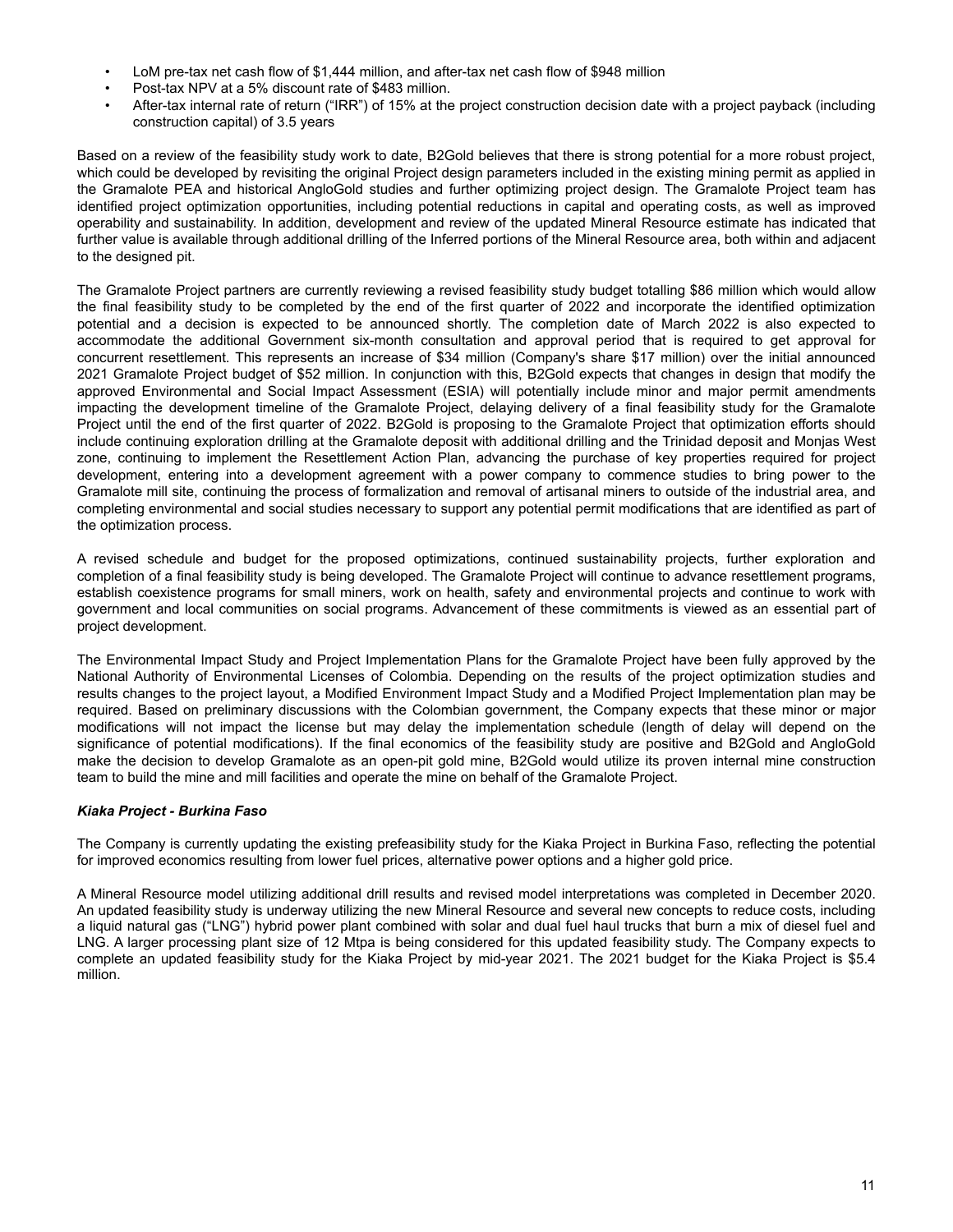# <span id="page-11-0"></span>**LIQUIDITY AND CAPITAL RESOURCES**

B2Gold continues to maintain a strong financial position and liquidity. At March 31, 2021, the Company had cash and cash equivalents of \$513 million (December 31, 2020 - \$480 million) and working capital of \$536 million (December 31, 2020 - \$465 million). As at March 31, 2021, the full amount of the \$600 million RCF was undrawn and available.

The Company has an RCF with a syndicate of international banks for an aggregate amount of \$600 million. The RCF also allows for an accordion feature whereby upon receipt of additional binding commitments, the facility may be increased to \$800 million any time prior to the maturity date of May 9, 2023. As at March 31, 2021, the Company had available undrawn capacity of \$600 million. The RCF bears interest on a sliding scale of between LIBOR plus 2.125% to 2.75% based on the Company's consolidated net leverage ratio. Commitment fees for the undrawn portion of the facility are also on a similar sliding scale basis of between 0.48% and 0.62%. The Company has provided security on the RCF in the form of a general security interest over the Company's assets and pledges creating a charge over the shares of certain of the Company's direct and indirect subsidiaries. In connection with the RCF, the Company must also maintain certain ratios for leverage and interest coverage. As at March 31, 2021, the Company was in compliance with these debt covenants.

For the first quarter of 2021, capital expenditures totalled \$56 million. The most significant capital expenditures were on the Fekola Mine with capital expenditures of \$17 million, the Masbate Mine had capital expenditures of \$7 million, the Otjikoto Mine had capital expenditures of \$19 million and the Gramalote Project had capital expenditures of \$3 million. Other exploration and development costs for the first quarter of 2021 totalled \$10 million.

As at March 31, 2021, the Company had the following commitments (in addition to those disclosed elsewhere in the MD&A):

- For payments at the Fekola Mine of \$5 million for major overhauls, \$1 million related to the solar plant and \$3 million for other capital projects, all of which is expected to be incurred in 2021.
- For payments at the Masbate Mine of \$1 million related to tailings facility upgrades and \$1 million for access to new areas in the mine plan, all of which is expected to be incurred in 2021.
- For payments of \$51 million for the Wolfshag underground project at the Otjikoto Mine, of which \$15 million is expected to be incurred in 2021 and \$36 million is expected to be incurred in 2022.
- For payments at the Gramalote Project of \$2 million for the Company's share of development costs all of which is expected to be incurred in 2021.

## *Derivative financial instruments*

#### *Forward contracts - fuel oil, gas oil, diesel*

The Company uses forward contracts for fuel oil, gas oil and diesel to manage the risk of volatility in the Company's future operating costs. The Company reviews the open positions and the potential for additional forward contracts on an ongoing basis. During the first quarter of 2021, the Company entered into additional forward contracts for the purchase of 13,871,000 litres of fuel oil and 12,449,000 litres of gas oil with settlements scheduled between February 2022 and April 2023. These derivative instruments were not designated as hedges by the Company and are being recorded at fair value through profit and loss ("FVTPL").

The following is a summary, by maturity dates, of the Company's fuel derivative contracts outstanding as at March 31, 2021:

|                       | 2021            | 2022                     | 2023   |           | <b>Total</b> |        |
|-----------------------|-----------------|--------------------------|--------|-----------|--------------|--------|
| Forward - fuel oil:   |                 |                          |        |           |              |        |
| Litres (thousands)    | 35,285          | 36,976                   |        | 9,147     |              | 81,408 |
| Average strike price  | \$<br>$0.26$ \$ | $0.29$ \$                |        | $0.32$ \$ |              | 0.28   |
| Forward - gas oil:    |                 |                          |        |           |              |        |
| Litres (thousands)    | 33,603          | 33,780                   |        | 8,657     |              | 76,040 |
| Average strike price  | \$<br>$0.32$ \$ | $0.36$ \$                |        | $0.41$ \$ |              | 0.35   |
| Collars - fuel oil:   |                 |                          |        |           |              |        |
| Litres (thousand)     | 7,067           |                          |        |           |              | 7,067  |
| Average ceiling price | \$<br>$0.26$ \$ |                          | $-$ \$ |           | - \$         | 0.26   |
| Average floor price   | \$<br>$0.39$ \$ | $\overline{\phantom{m}}$ | \$     |           | - \$         | 0.39   |
| Collars - gas oil:    |                 |                          |        |           |              |        |
| Litres (thousand)     | 5,008           |                          |        |           |              | 5,008  |
| Average ceiling price | \$<br>0.40~\$   |                          | \$     |           | -\$          | 0.40   |
| Average floor price   | \$<br>$0.57$ \$ |                          | \$     |           | \$           | 0.57   |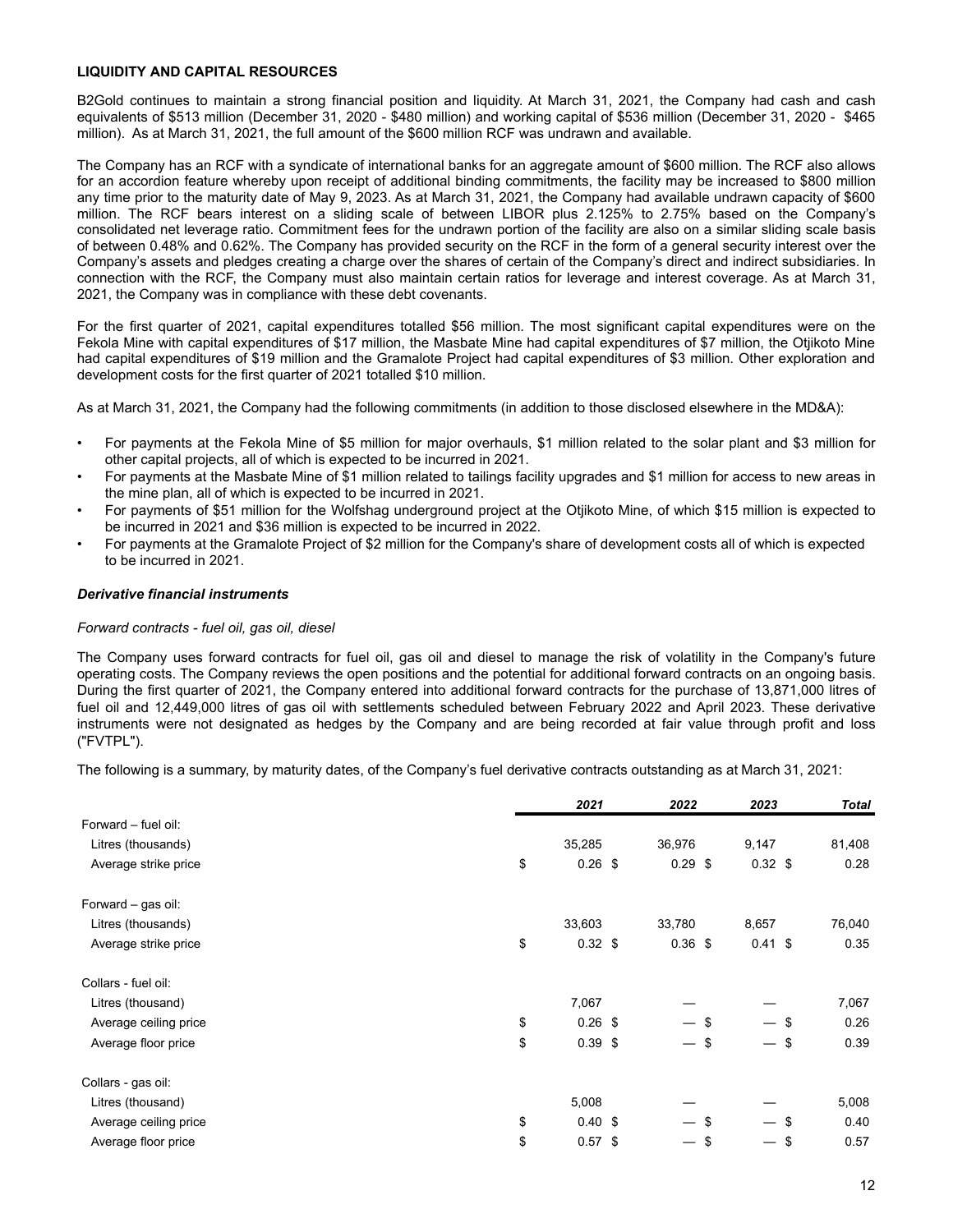The unrealized fair value of these contracts at March 31, 2021 was \$11 million.

#### *Interest rate swaps*

On January 24, 2019, the Company entered into a series of interest swaps with a notional amount of \$125 million with settlements scheduled between April 2019 and July 2021. Under these contracts, the Company receives a floating rate equal to the 3 month United States dollar LIBOR rate and pays a fixed rate of between 2.36% and 2.67%. These derivative instruments were not designated as hedges by the Company and are being recorded at FVTPL. The unrealized fair value of these contracts at March 31, 2021 was \$(1) million.

## *Operating activities*

Cash flow provided by operating activities was \$146 million in the first quarter of 2021 compared to \$216 million in the first quarter of 2020, a decrease of \$70 million due mainly to lower revenues of \$18 million, higher production costs of \$20 million and higher working capital outflows in the first quarter of 2021 for value-added and other tax receivables and current income and other taxes payables. Based on current assumptions, including a gold price of \$1,800 per ounce for 2021, the Company is forecasting to make total cash income tax payments in 2021 of approximately \$380 million, including \$140 million related to 2020 outstanding tax liability obligations in the first half of 2021 (comprised mainly of Fekola outstanding 2020 tax liabilities of \$75 million and Fekola 2020 priority dividend obligations of \$50 million).

# *Financing activities*

The Company's cash from financing activities for the first quarter of 2021 was a net outflow of \$52 million. During the first quarter of 2021, the Company received proceeds from the exercise of stock options of \$1 million, made equipment loan facility repayments of \$7 million, made interest and commitment fee payments of \$1 million, paid dividends of \$42 million and distributed \$2 million to non-controlling interests.

On February 23, 2021, the Board declared a cash dividend for the first quarter of 2021 of \$0.04 per common share, which was paid on March 16, 2021 to shareholders of record as of March 8, 2021 in the amount of \$42 million.

As part of the long-term strategy to maximize shareholder value, B2Gold expects to declare future quarterly dividends at the same level of \$0.04 per common share (\$0.16 per share on an annualized basis). This dividend is designated as an "eligible dividend" for the purposes of the Income Tax Act (Canada). Dividends paid by B2Gold to shareholders outside Canada (nonresident investors) will be subject to Canadian non-resident withholding taxes.

The declaration and payment of future dividends and the amount of any such dividends will be subject to the determination of the Board, in its sole and absolute discretion, taking into account, among other things, economic conditions, business performance, financial condition, growth plans, expected capital requirements, compliance with the Company's constating documents, all applicable laws, including the rules and policies of any applicable stock exchange, as well as any contractual restrictions on such dividends, including any agreements entered into with lenders to the Company, and any other factors that the Board deems appropriate at the relevant time. There can be no assurance that any dividends will be paid at the intended rate or at all in the future.

## *Investing activities*

For the first quarter of 2021, capital expenditures totalled \$56 million. The most significant capital expenditures were on the Fekola Mine with capital expenditures of \$17 million, the Masbate Mine had capital expenditures of \$7 million, the Otjikoto Mine had capital expenditures of \$19 million and the Gramalote Project had capital expenditures of \$3 million (refer to *"Review of Mining Operations and Development Projects"* section for additional details of capital expenditures). Other exploration and development costs for the first quarter of 2021 totalled \$10 million.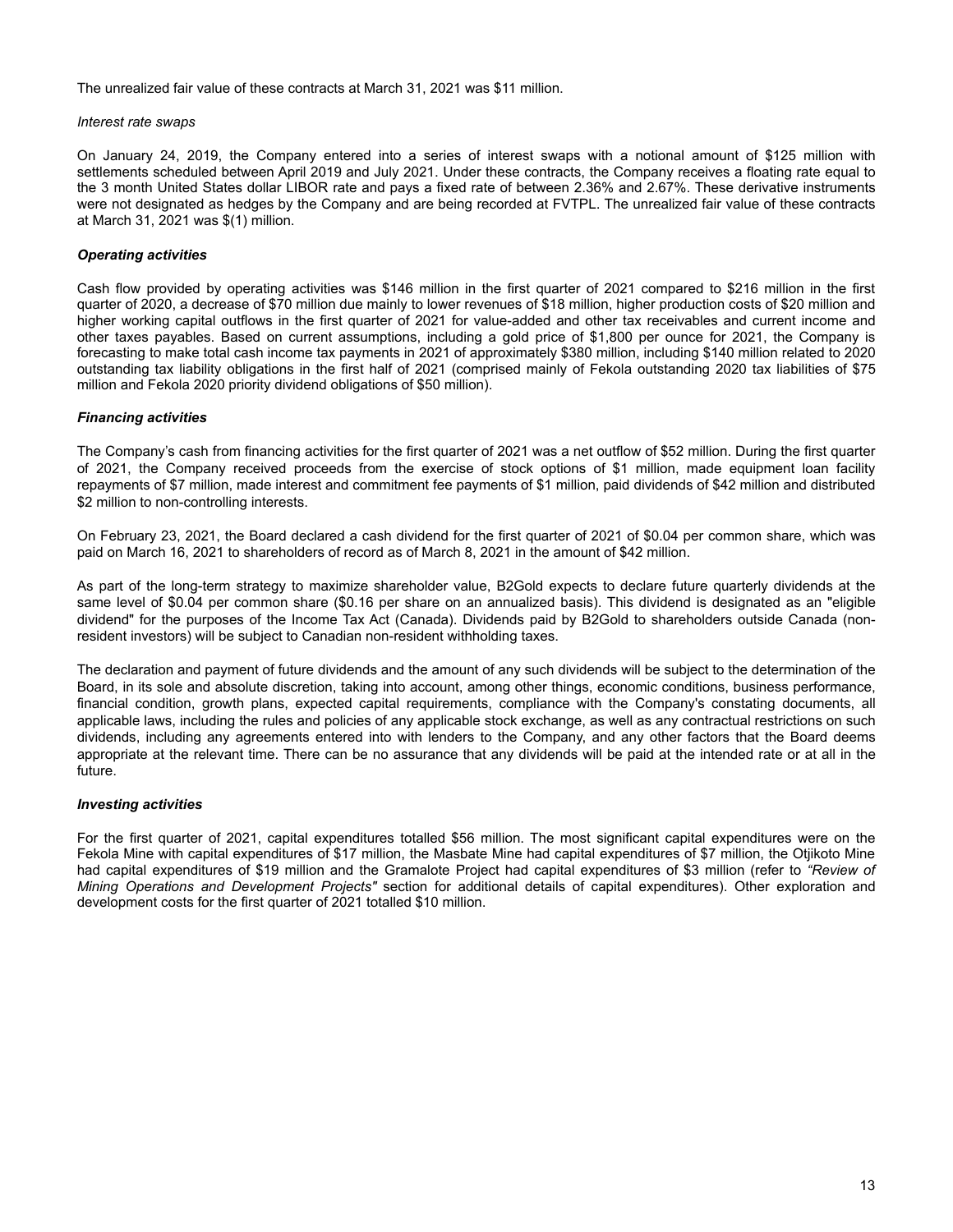## *Exploration*

Resource property expenditures on exploration and development are disclosed in the table below.

|                                 | For the three<br>months ended<br>March 31, 2021 | For the three<br>months ended<br>March 31, 2020 |
|---------------------------------|-------------------------------------------------|-------------------------------------------------|
|                                 | \$                                              | \$                                              |
|                                 | (000's)                                         | (000's)                                         |
| Fekola Mine, exploration        | 3,087                                           | 870                                             |
| Masbate Mine, exploration       | 1,086                                           | 1,617                                           |
| Otjikoto Mine, exploration      | 476                                             | 372                                             |
| Anaconda Regional, exploration  | 1,216                                           | 1,330                                           |
| Bantako Nord, exploration       | 1,515                                           | 1,524                                           |
| Kiaka Project, development      | 1,477                                           | 495                                             |
| Ondundu Project, exploration    | 59                                              | 183                                             |
| Finland Properties, exploration | 174                                             | 374                                             |
| Uzbekistan, exploration         | 664                                             | 645                                             |
| Other                           | 417                                             | 1,954                                           |
|                                 | 10,171                                          | 9,364                                           |

Following a very successful year for exploration in 2020, B2Gold is conducting another year of aggressive exploration in 2021 with a budget of approximately \$66 million (excludes drilling included in the Gramalote Project budget). Exploration will focus predominantly in Mali, with a total country budget of \$27 million, other operating mine sites in Namibia and the Philippines, as well as expanded focus on grassroots targets around the world. Many years of target generation and pursuing opportunities in prospective gold regions has culminated in the Company allocating a record \$25 million in 2021 to high quality targets for its grassroots exploration programs, including a number of new regions.

## *Fekola Mine*

In 2021, approximately \$8 million is budgeted to be spent on exploration around the Fekola Mine, including Fekola North and Cardinal/FMZ. A total of approximately 49,000 metres of diamond and reverse circulation drilling is planned. Grade control drilling is underway at a portion of the Cardinal deposit to enable it to be mined for processing at the Fekola plant, which is forecast for the second quarter of 2021, subject to obtaining all necessary permits. The potential upside from Cardinal has not been included in the 2021 budget. Ongoing exploration drilling will also focus on infilling the high-grade portions of the Cardinal zone and extend these down plunge. Drilling at Fekola North will also continue to track the main Fekola structure north of the existing open pit.

#### *Anaconda Area*

In 2021, approximately \$12 million is budgeted to be spent on exploration in the Anaconda area, including the Menankoto Permit. A total of approximately 57,000 meters of diamond and reverse circulation drilling is planned.

The Company's Malian subsidiary, Menankoto applied for a renewal of the Menankoto Permit in early February 2021 but was subsequently advised in early March 2021 that the permit had been granted to a third party. The Company believes that the grant of the exploration permit covering the perimeter of the Menankoto Permit to a third party is contrary to Menankoto's legal rights under both the 2012 Mining Code and the 2019 Mining Code. Discussions with the Government of Mali continue to advance in order to resolve the issue. The Company strongly believes that Menankoto is entitled to a renewal of the Menankoto Permit under applicable law and in the event that discussions with the Government are unsuccessful, the Company intends to pursue all available legal remedies to resolve this issue.

## *Other West African Exploration*

A total of \$2.5 million is planned in other areas of West Africa, leveraging off the considerable geological experience gained at Fekola. This budget includes establishing an exploration presence and pursuing opportunities in the highly prospective and under-explored country of Cote d'Ivoire.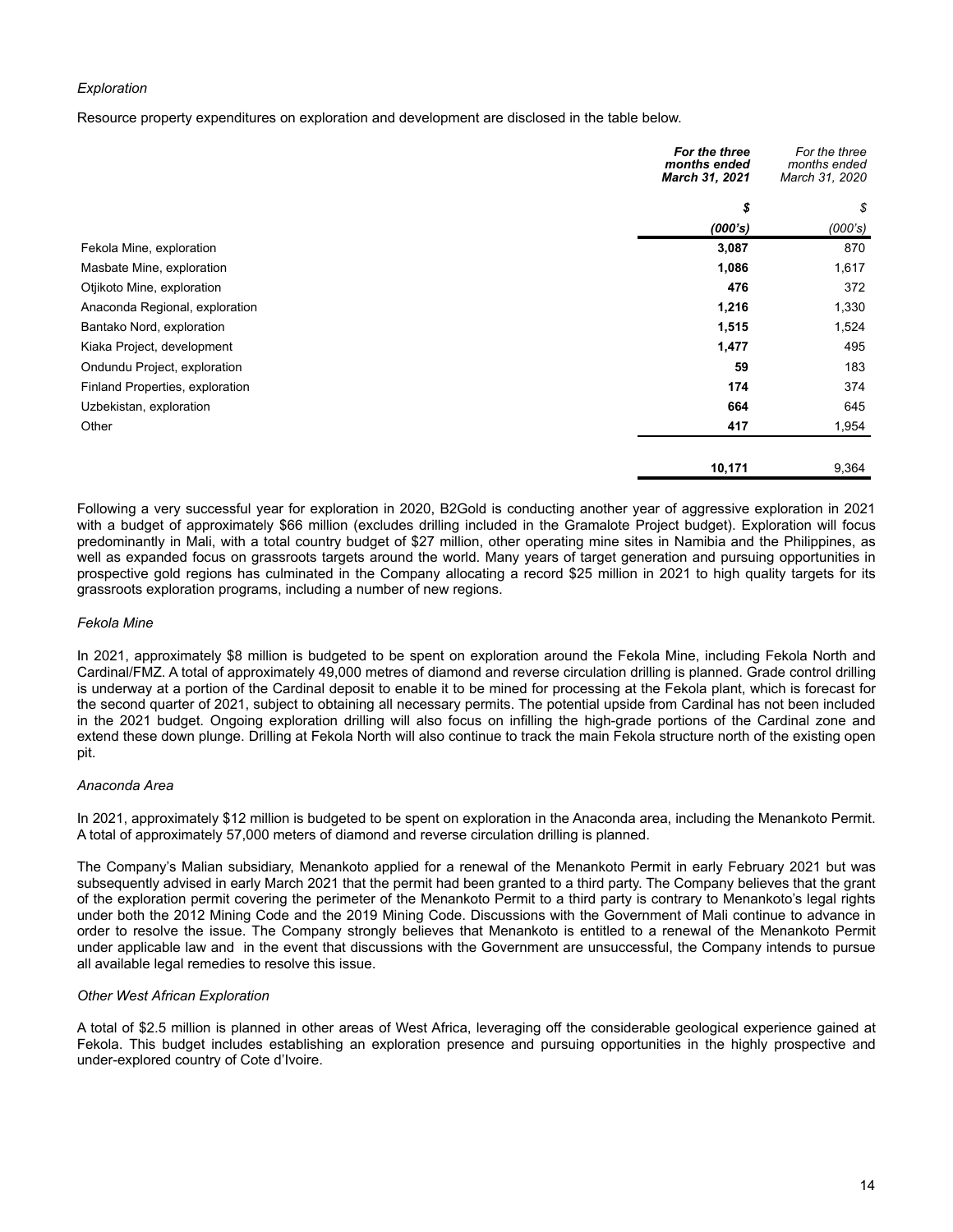#### <span id="page-14-0"></span>*Masbate Mine*

The Masbate exploration budget for 2021 is approximately \$6.3 million, including approximately 15,000 metres of drilling. The 2021 exploration program will follow up where 2020 drilling intersected higher grades in previously low-grade areas that had been sparsely drilled. It will also focus on drill testing the most prospective Inferred Mineral Resource areas below existing design pits to determine if existing open pits can be expanded as a result of higher gold prices. Several grassroot greenfield targets will be further tested as well.

#### *Otjikoto Mine and Regional Exploration*

The total exploration budget for Namibia in 2021 is approximately \$4.8 million. Exploration in 2021 will include 25,000 metres of diamond drilling and 3,200 metres of RAB drilling split between the Otjikoto Mine and the Ondundu joint venture. The majority of the diamond drilling will target the extension of the existing Wolfshag underground resource area and a lone drillhole intersection more than 700 metres down plunge. Several new zones located parallel to and east of Wolfshag with the potential to enhance the underground project will also be tested.

#### *Other Greenfield Exploration*

Given B2Gold's exploration team's successful discovery history, in 2021, B2Gold has allocated approximately \$25 million to high quality targets for its grassroots exploration programs, including Finland, Uzbekistan and a number of new regions.

In Finland, the Company has allocated \$4.8 million to the Central Lapland joint venture with Aurion Resources Ltd. Most significantly, the westward extension of Rupert Resources' Ikkari discovery trends directly onto the joint venture ground. This trend coincides with B2Gold's base-of-till (BOT) drilling and the same interpreted structure as defined by airborne geophysics.

In Uzbekistan, the Company has allocated \$5 million to advance exploration on the ground acquired in proximity to the world class Muruntau super-mine. Exploration in 2020, mapping, RAB drilling and trenching identified multiple targets on structures and lithologies that have the same alteration and geochemical characteristics as Muruntau. Reverse circulation and diamond drilling are planned in 2021.

In addition, the Company has allocated approximately \$15 million for several other greenfield targets currently being pursued.

## **CRITICAL ACCOUNTING ESTIMATES**

Full disclosure of the Company's accounting policies and significant accounting judgments and estimation uncertainties in accordance with IFRS can be found in Notes 3 and 4 of its audited consolidated financial statements for the year ended December 31, 2020. Management considers the following estimates to be the most critical in understanding the judgments involved in preparing the Company's interim consolidated financial statements and the uncertainties that could impact its results of operations, financial condition and cash flows:

## *COVID-19 estimation uncertainty*

A global pandemic related to COVID-19 was declared in March 2020 by the World Health Organization. The current and expected impacts on global commerce have been and are anticipated to continue to be far-reaching. To date, globally, there has been significant volatility in commodity prices and foreign exchange rates, restrictions on the conduct of business in many jurisdictions, including travel restrictions, and supply chain disruptions. There is significant ongoing global uncertainty surrounding COVID-19 and the extent and duration of the impact that it may have.

The areas of judgement and estimation uncertainty for the Company which may be impacted include estimates used to determine recoverable reserves and resources, estimates used to determine the recoverable amounts of long-lived assets, estimates used to determine the recoverable amounts of value-added tax receivables and estimates regarding deferred income taxes and valuation allowances. The impact of COVID-19 on the global economic environment, and the local jurisdictions in which the Company operates, could result in changes to the way the Company runs its mines. These changes could result in revenues or costs being different from the Company's expectations. This impact could be material.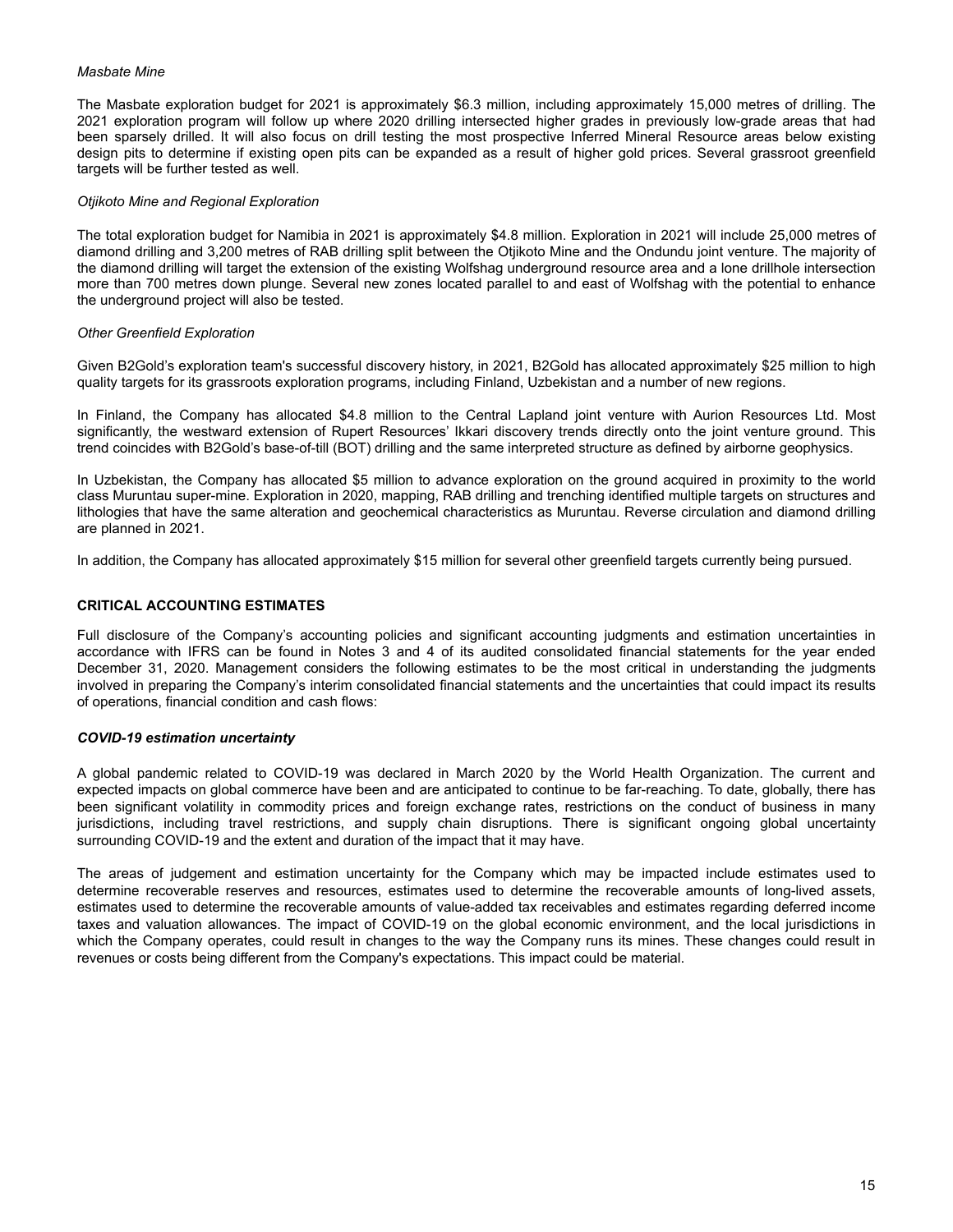#### *Mineral reserve and resource estimates*

Mineral reserves are estimates of the amount of ore that can be economically and legally extracted from the Company's mining properties. The Company estimates its mineral reserves and mineral resources based on information compiled by appropriately qualified persons relating to the geological data on the size, depth and shape of the ore body, and requires complex geological judgments to interpret the data. The estimation of recoverable reserves is based upon factors such as estimates of foreign exchange rates, commodity prices, future capital requirements, metallurgical recoveries, permitting and production costs along with geological assumptions and judgments made in estimating the size, and grade of the ore body. Changes in the reserve or resource estimates may impact the carrying value of mining interests, mine restoration provisions, recognition of deferred tax assets, depreciation and amortization charges and royalties receivable.

#### *Impairment of long-lived assets*

Long-lived assets are tested for impairment, or reversal of a previous impairment, if there is an indicator of impairment or a subsequent reversal. Calculating the estimated recoverable amount of cash generating units for long-lived asset requires management to make estimates and assumptions that include such factors as reserves and resources, future production levels, metallurgical recovery estimates, operating and capital costs, future metal prices and discount rates. Changes in any of these assumptions or estimates used in determining the recoverable amount could impact the analysis. Such changes could be material.

#### *Anaconda Regional*

The Company's Malian subsidiary, Menankoto applied for a renewal of the Menankoto Permit in early February 2021 but was subsequently advised in early March 2021 that the permit had been granted to a third party. The Company believes that the grant of the exploration permit covering the perimeter of the Menankoto Permit to a third party is contrary to Menankoto's legal rights under both the 2012 Mining Code and the 2019 Mining Code. Discussions with the Government of Mali continue to advance in order to resolve the issue. The Company strongly believes that Menankoto is entitled to a renewal of the Menankoto Permit under applicable law and in the event that discussions with the Government are unsuccessful, the Company intends to pursue all available legal remedies to resolve this issue.

As at March 31, 2021, the Company considered the non-renewal of the Menankoto Permit to be an indicator of impairment for its Anaconda Regional Property which had a carrying value of \$30 million. The Company conducted an impairment analysis whereby the carrying value of the Menankoto Permit was compared to an estimate of its recoverable amount which was determined to be its fair value less costs of disposal ("FVLCD"). FVLCD was determined based on the weighted-average probabilities of successful return of the Menankoto Permit through available legal remedies applied to a value of the property based on recent market transactions. The Company's analysis concluded that the carrying value of the Anaconda Regional exploration property was not impaired at March 31, 2021.

## *Value-added tax receivables*

The Company incurs indirect taxes, including value-added tax, on purchases of goods and services at its operating mines and development projects. Indirect tax balances are recorded at their estimated recoverable amounts within current or long-term assets, net of provisions, and reflect the Company's best estimate of their recoverability under existing tax rules in the respective jurisdictions in which they arise. Management's assessment of recoverability considers the probable outcomes of claimed deductions and/or disputes. The provisions and balance sheet classifications made to date may be subject to change and such change may be material.

## *Uncertain tax positions*

The Company's operations involve the application of complex tax regulations in multiple international jurisdictions. Determining the tax treatment of a transaction requires the Company to apply judgement in its interpretation of the applicable tax law. These positions are not final until accepted by the relevant tax authority. The tax treatment may change based on the result of assessments or audits by the tax authorities often years after the initial filing.

The Company recognizes and records potential liabilities for uncertain tax positions based on its assessment of the amount, or range of amounts of tax that will be due. The Company adjusts these accruals as new information becomes available. Due to the complexity and uncertainty associated with certain tax treatments, the ultimate resolution could result in a payment that is materially different from the Company's current estimate of the tax liabilities.

#### *Current and deferred income taxes*

The Company is periodically required to estimate the tax basis of assets and liabilities. Where applicable tax laws and regulations are either unclear or subject to varying interpretations, it is possible that changes in these estimates could occur that materially affect the amounts of deferred income tax assets and liabilities recorded in the financial statements. Changes in deferred tax assets and liabilities generally have a direct impact on earnings in the period that the changes occur.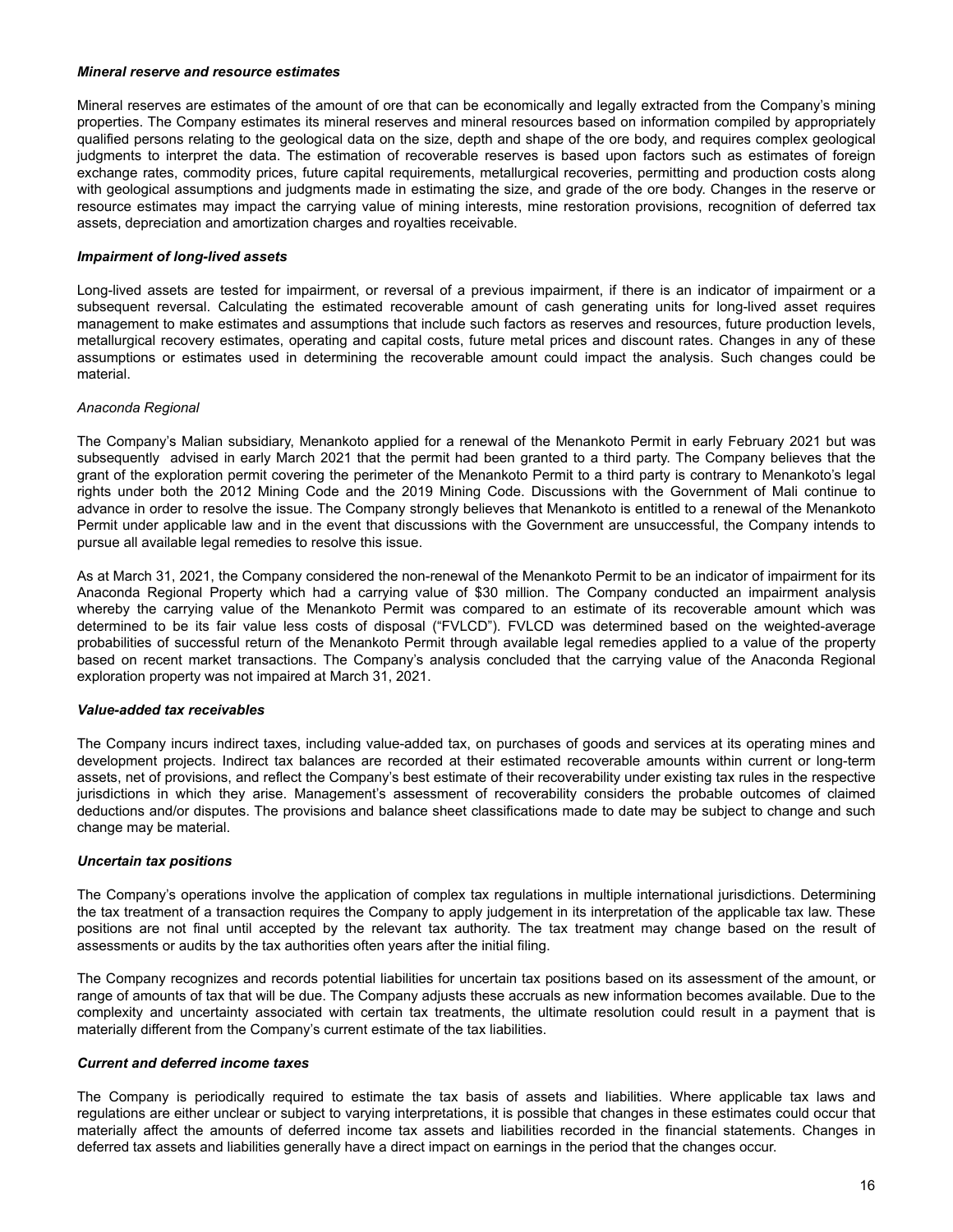<span id="page-16-0"></span>Each period, the Company evaluates the likelihood of whether some portion or all of each deferred tax asset will not be realized. This evaluation is based on historic and future expected levels of taxable income and the associated repatriation of retained earnings, the pattern and timing of reversals of taxable temporary timing differences that give rise to deferred tax liabilities, and tax planning initiatives. Levels of future taxable income are affected by, among other things, market gold prices, production costs, quantities of proven and probable gold reserves, interest rates and foreign currency exchange rates. The availability of retained earnings for distribution depends on future levels of taxable income as well as future reclamation expenditures, capital expenditures, dividends and other uses of available cash flow.

# **RISKS AND UNCERTAINTIES**

The exploration and development of natural resources are highly speculative in nature and the Company's business operations, investments and prospects are subject to significant risks. For details of these risks, please refer to the risk factors set forth in the Company's current Annual Information Form, which can be found under the Company's corporate profile on SEDAR at www.sedar.com, the Company's current Form 40-F Annual Report, which can be found on EDGAR at www.sec.gov, and the Company's other filings and submissions with securities regulators on SEDAR and EDGAR, which could materially affect the Company's business, operations, investments and prospects and could cause actual events to differ materially from those described in forward-looking statements relating to the Company. Additional risks and uncertainties not presently known to the Company or that the Company currently considers immaterial may also impair the business, operations, investments and prospects of the Company. If any of the risks actually occur, the business of the Company may be harmed and its financial condition and results of operations may suffer significantly.

# **INTERNAL CONTROL OVER FINANCIAL REPORTING**

The Company's management, with the participation of the Company's Chief Executive Officer and Chief Financial Officer, are responsible for establishing and maintaining adequate internal control over financial reporting. The Company's internal control over financial reporting is a process designed to provide reasonable assurance regarding the reliability of financial reporting and the preparation of financial statements for external purposes in accordance with IFRS. Any system of internal control over financial reporting, no matter how well designed, has inherent limitations. As a result, even those systems determined to be effective can only provide reasonable assurance regarding the preparation of financial statements.

The Company's management has determined that there have been no significant changes in the Company's internal control over financial reporting during the three months ended March 31, 2021, that have materially affected, or are reasonably likely to materially affect, the Company's internal control over financial reporting.

# **NON-IFRS MEASURES**

## *Cash operating costs per gold ounce sold and total cash costs per gold ounce sold*

''Cash operating costs per gold ounce'' and "total cash costs per gold ounce" are common financial performance measures in the gold mining industry but, as non-IFRS measures, they do not have a standardized meaning under IFRS and therefore may not be comparable to similar measures presented by other issuers. Management believes that, in addition to conventional measures prepared in accordance with IFRS, certain investors use this information to evaluate our performance and ability to generate cash flow. Accordingly, these measures are intended to provide additional information and should not be considered in isolation or as a substitute for measures of performance prepared in accordance with IFRS. The measures, along with sales, are considered to be a key indicator of the Company's ability to generate earnings and cash flow from its mining operations.

Cash cost figures are calculated on a sales basis in accordance with a standard developed by The Gold Institute, which was a worldwide association of suppliers of gold and gold products and included leading North American gold producers. The Gold Institute ceased operations in 2002, but the standard is the accepted standard of reporting cash cost of production in North America. Adoption of the standard is voluntary and the cost measures presented may not be comparable to other similarly titled measures of other companies. Other companies may calculate these measures differently. Cash operating costs and total cash costs per gold ounce sold are derived from amounts included in the statement of operations and include mine site operating costs such as mining, processing, smelting, refining, transportation costs, royalties and production taxes, less silver by-product credits. The tables below show a reconciliation of cash operating costs per gold ounce sold and total cash costs per gold ounce sold to production costs as extracted from the unaudited condensed interim consolidated financial statements on a consolidated and a mine-by-mine basis: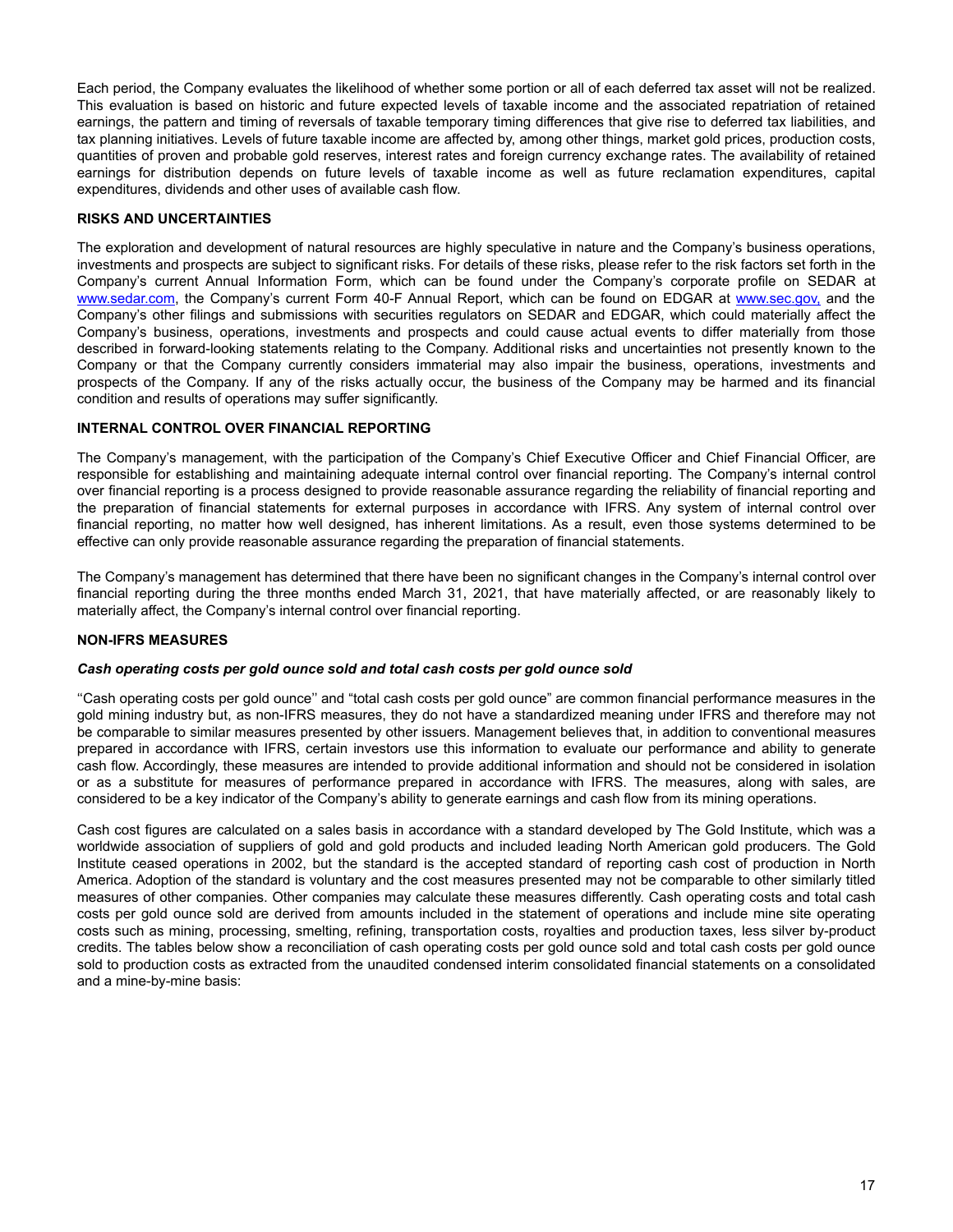**For the three months ended March 31, 2021**

|                                                      | Fekola<br>Mine | <b>Masbate</b><br>Mine | Otjikoto<br>Mine | Total   | Calibre<br>equity<br>investment | Grand<br>Total |
|------------------------------------------------------|----------------|------------------------|------------------|---------|---------------------------------|----------------|
|                                                      | \$             | \$                     | \$               | \$      | \$                              | \$             |
|                                                      |                |                        |                  |         |                                 |                |
| <b>Production costs</b>                              | 57,611         | 31,985                 | 22,036           | 111,632 | 14,859                          | 126,491        |
| Royalties and production taxes                       | 19,051         | 5,551                  | 1,924            | 26,526  | 1,129                           | 27,655         |
| Total cash costs                                     | 76,662         | 37,536                 | 23,960           | 138,158 | 15,988                          | 154,146        |
|                                                      |                |                        |                  |         |                                 |                |
| Gold sold (ounces)                                   | 120,200        | 55,370                 | 26,760           | 202,330 | 15,143                          | 217,473        |
|                                                      |                |                        |                  |         |                                 |                |
| Cash operating costs per ounce (\$/ gold ounce sold) | 479            | 578                    | 823              | 552     | 981                             | 582            |
|                                                      | 638            | 678                    | 895              | 683     | 1,056                           | 709            |
| Total cash costs per ounce (\$/ gold ounce sold)     |                |                        |                  |         |                                 |                |

|                                                      | For the three months ended March 31, 2020 |                        |                  |         |                                 |                       |
|------------------------------------------------------|-------------------------------------------|------------------------|------------------|---------|---------------------------------|-----------------------|
|                                                      | Fekola<br><b>Mine</b>                     | <b>Masbate</b><br>Mine | Otjikoto<br>Mine | Total   | Calibre<br>equity<br>investment | Grand<br><b>Total</b> |
|                                                      | \$                                        | \$                     | \$               | \$      |                                 | \$                    |
| <b>Production costs</b>                              | 43,101                                    | 31,010                 | 17,445           | 91,556  | 11,085                          | 102,641               |
| Royalties and production taxes                       | 19,218                                    | 3,852                  | 2,661            | 25,731  | 2,465                           | 28,196                |
| Total cash costs                                     | 62,319                                    | 34,862                 | 20,106           | 117,287 | 13,550                          | 130,837               |
| Gold sold (ounces)                                   | 150,700                                   | 46,900                 | 41,900           | 239,500 | 14,230                          | 253,730               |
| Cash operating costs per ounce (\$/ gold ounce sold) | 286                                       | 661                    | 416              | 382     | 779                             | 405                   |
| Total cash costs per ounce (\$/ gold ounce sold)     | 414                                       | 743                    | 480              | 490     | 952                             | 516                   |

# *Cash operating costs per gold ounce produced*

In addition to cash operating costs on a per gold ounce sold basis, the Company also presents cash operating costs on a per gold ounce produced basis. Cash operating costs per gold ounce produced is derived from amounts included in the statement of operations and include mine site operating costs such as mining, processing, smelting, refining, transportation costs, less silver by-product credits. The tables below show a reconciliation of cash operating costs per gold ounce produced to production costs as extracted from the unaudited condensed interim consolidated financial statements on a consolidated and a mine-by-mine basis: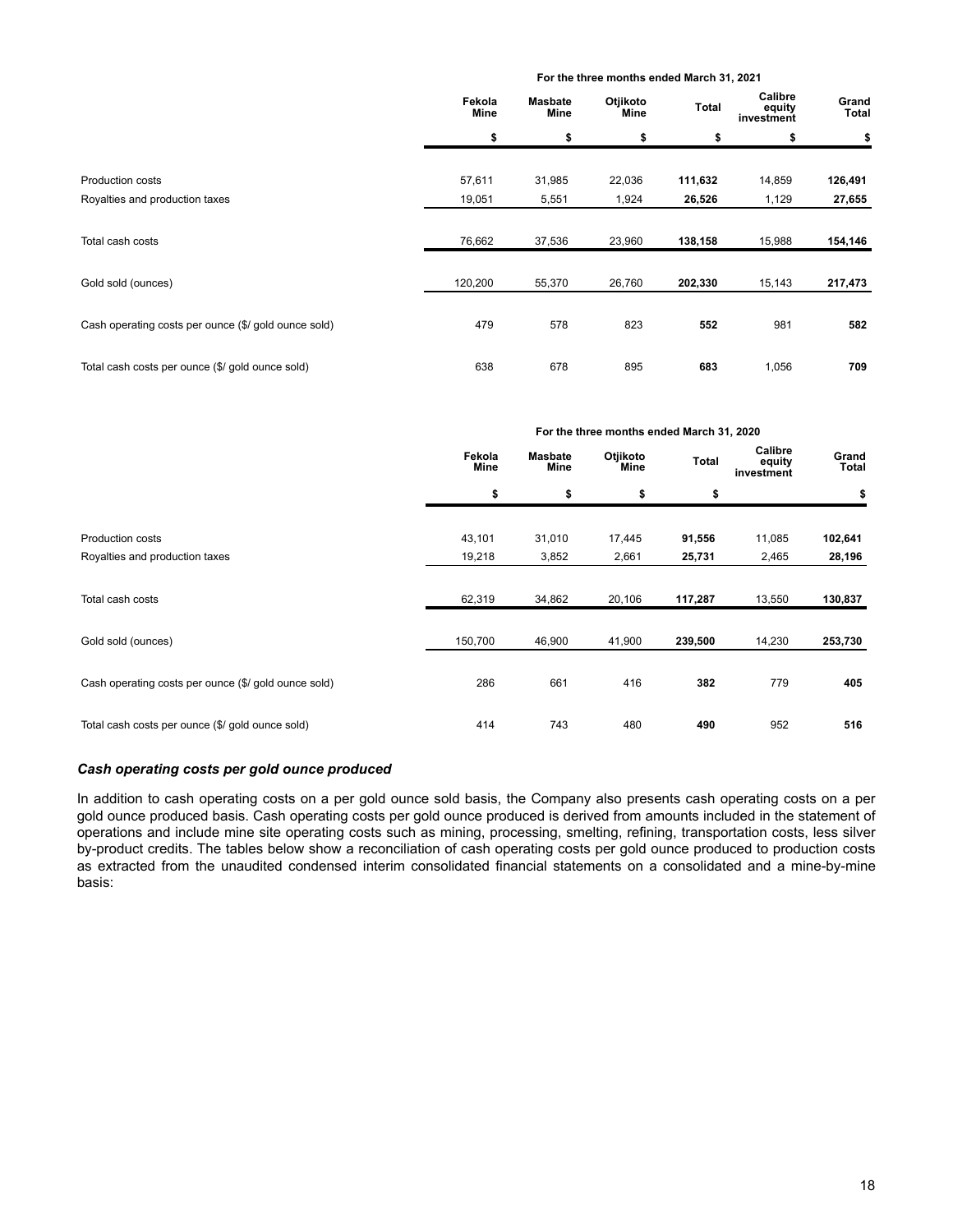|                                                          | Fekola<br><b>Mine</b> | Otjikoto<br><b>Masbate</b><br>Mine<br>Mine |        | Total   | Calibre<br>equity<br>investment | Grand<br><b>Total</b> |
|----------------------------------------------------------|-----------------------|--------------------------------------------|--------|---------|---------------------------------|-----------------------|
|                                                          | \$                    | \$                                         | \$     | \$      | \$                              | \$                    |
| Production costs                                         | 57,611                | 31,985                                     | 22,036 | 111,632 | 14,859                          | 126,491               |
| Inventory sales adjustment                               | 5,306                 | 2,981                                      | (388)  | 7,899   |                                 | 7,899                 |
|                                                          |                       |                                            |        |         |                                 |                       |
| Cash operating costs                                     | 62,917                | 34,966                                     | 21,648 | 119,531 | 14,859                          | 134,390               |
| Gold produced (ounces)                                   | 125,088               | 57,513                                     | 23,042 | 205,643 | 15,001                          | 220,644               |
|                                                          |                       |                                            |        |         |                                 |                       |
| Cash operating costs per ounce (\$/ gold ounce produced) | 503                   | 608                                        | 940    | 581     | 991                             | 609                   |

#### **For the three months ended March 31, 2020**

**For the three months ended March 31, 2021**

|                                                          | Fekola<br>Mine | <b>Masbate</b><br>Mine | Otjikoto<br>Mine | Total   | Calibre<br>equity<br>investment | Grand<br>Total |
|----------------------------------------------------------|----------------|------------------------|------------------|---------|---------------------------------|----------------|
|                                                          | \$             | \$                     | \$               | \$      |                                 | \$             |
| Production costs                                         | 43,101         | 31,010                 | 17,445           | 91,556  | 11,085                          | 102,641        |
| Inventory sales adjustment                               | (1,935)        | 1,384                  | 965              | 414     |                                 | 414            |
| Cash operating costs                                     | 41,166         | 32,394                 | 18,410           | 91,970  | 11,085                          | 103,055        |
| Gold produced (ounces)                                   | 164,011        | 44,872                 | 41,749           | 250,632 | 14,230                          | 264,862        |
| Cash operating costs per ounce (\$/ gold ounce produced) | 251            | 722                    | 441              | 367     | 779                             | 389            |

#### *All-in sustaining costs per gold ounce*

In June 2013, the World Gold Council, a non-regulatory association of the world's leading gold mining companies established to promote the use of gold to industry, consumers and investors, provided guidance for the calculation of the measure "all-in sustaining costs per gold ounce", but as a non-IFRS measure, it does not have a standardized meaning under IFRS and therefore may not be comparable to similar measures presented by other issuers. The World Gold Council standard became effective January 1, 2014. On November 16, 2018, the World Council announced an update to its Guidance Note on all-in sustaining costs with application effective starting January 1, 2019. This update provides additional transparency about the costs of gold production and support further consistency of application of the Guidance Note. The major updates to the Guidance Note include providing a more specific definition of non-sustaining costs as those costs incurred at 'new operations' and costs related to 'major projects at existing operations' where these projects will materially benefit the operation in the future. The Guidance Note has defined 'material benefit' as an increase of at least 10% in annual or life of mine production, net present value or reserves compared to the remaining life of the operation. In addition, the Guidance Note has been updated to clarify that production phase capitalized stripping only meets the definition of non-sustaining if the stripping is expected to take at least 12 months and the subsequent ore production phase is expected to be more than 5 years. The Company adopted the updates to the Guidance Note, effective January 1, 2019.

Management believes that the all-in sustaining costs per gold ounce measure provides additional insight into the costs of producing gold by capturing all of the expenditures required for the discovery, development and sustaining of gold production and allows the Company to assess its ability to support capital expenditures to sustain future production from the generation of operating cash flows. Management believes that, in addition to conventional measures prepared in accordance with IFRS, certain investors use this information to evaluate the Company's performance and ability to generate cash flow. Accordingly, it is intended to provide additional information and should not be considered in isolation or as a substitute for measures of performance prepared in accordance with IFRS. Adoption of the standard is voluntary and the cost measures presented may not be comparable to other similarly titled measures of other companies. The Company has applied the principles of the World Gold Council recommendations and has reported all-in sustaining costs on a sales basis. Other companies may calculate these measures differently.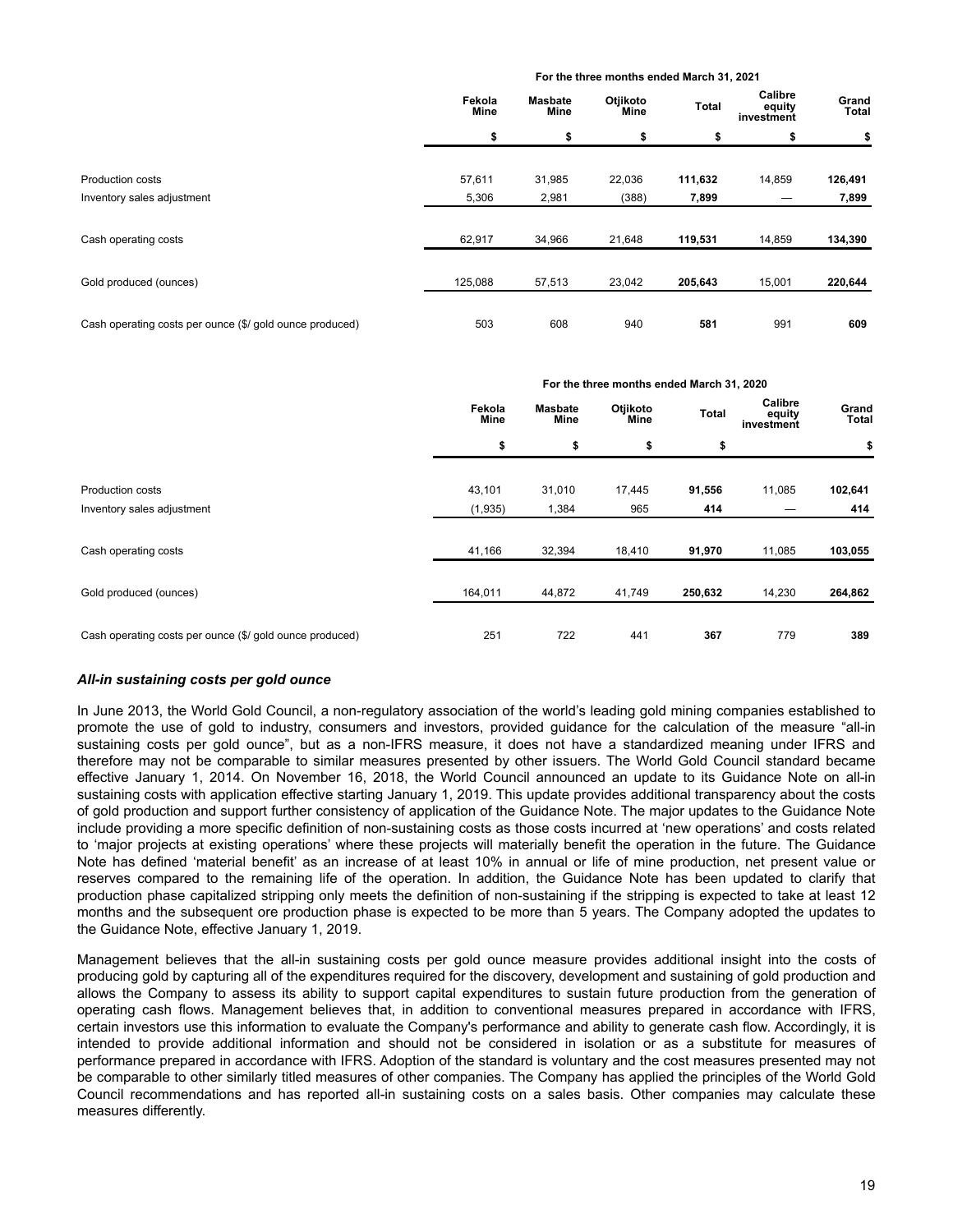B2Gold defines all-in sustaining costs per ounce as the sum of cash operating costs, royalties and production taxes, capital expenditures and exploration costs that are sustaining in nature, sustaining lease expenditures, corporate general and administrative costs, share-based payment expenses related to RSUs/DSUs/PSUs, community relations expenditures, reclamation liability accretion and realized (gains) losses on fuel derivative contracts, all divided by the total gold ounces sold to arrive at a per ounce figure.

The tables below show a reconciliation of all-in sustaining costs per ounce to production costs as extracted from the unaudited condensed interim consolidated financial statements on a consolidated and a mine-by-mine basis for the three months ended March 31, 2021:

|                                                        | For the three months ended March 31, 2021 |                               |                  |           |          |                                                |                       |
|--------------------------------------------------------|-------------------------------------------|-------------------------------|------------------|-----------|----------|------------------------------------------------|-----------------------|
|                                                        | Fekola<br><b>Mine</b>                     | <b>Masbate</b><br><b>Mine</b> | Otjikoto<br>Mine | Corporate | Total    | Calibre<br>equity<br>investment<br><b>Mine</b> | Grand<br><b>Total</b> |
|                                                        | \$                                        | \$                            | \$               | \$        | \$       | \$                                             | \$                    |
|                                                        |                                           |                               |                  |           |          |                                                |                       |
| <b>Production costs</b>                                | 57,611                                    | 31,985                        | 22,036           |           | 111,632  | 14,859                                         | 126,491               |
| Royalties and production taxes                         | 19,051                                    | 5,551                         | 1,924            |           | 26,526   | 1,129                                          | 27,655                |
| Corporate administration                               | 1,856                                     | 798                           | 1,049            | 6,395     | 10,098   | 636                                            | 10,734                |
| Share-based payments - RSUs/DSUs/PSUs <sup>(1)</sup>   |                                           |                               |                  | 2,109     | 2,109    |                                                | 2,109                 |
| Community relations                                    | 241                                       | 19                            | 321              |           | 581      |                                                | 581                   |
| Reclamation liability accretion <sup>(2)</sup>         | 86                                        | 119                           | 65               |           | 270      |                                                | 270                   |
| Realized gains on derivative contracts                 | (660)                                     | (581)                         | (262)            |           | (1, 503) |                                                | (1, 503)              |
| Sustaining lease expenditures                          | 168                                       | 341                           | 39               | 187       | 735      |                                                | 735                   |
| Sustaining capital expenditures <sup>(3)</sup>         | 11,158                                    | 5,983                         | 13,855           |           | 30,996   |                                                | 30,996                |
| Sustaining mine exploration $(3)$                      | 3,087                                     | 1,063                         | 442              |           | 4,592    |                                                | 4,592                 |
| Total all-in sustaining costs                          | 92,598                                    | 45,278                        | 39,469           | 8,691     | 186,036  | 16,624                                         | 202,660               |
| Gold sold (ounces)                                     | 120,200                                   | 55,370                        | 26,760           |           | 202,330  | 15,143                                         | 217,473               |
| All-in sustaining cost per ounce (\$/ gold ounce sold) | 770                                       | 818                           | 1,475            |           | 919      | 1,098                                          | 932                   |

*(1) Included as a component of Share-based payments on the statement of operations.* 

*(2) Excludes reclamation accretion relating to Gramalote and Kiaka.* 

*(3) Refer to Sustaining capital expenditures and Sustaining mine exploration reconciliations below.*

The table below shows a reconciliation of sustaining capital expenditures to operating mine capital expenditures as extracted from the unaudited condensed interim consolidated financial statements for the three months ended March 31, 2021:

|                                     | For the three months ended March 31, 2021 |                        |                  |          |                                 |                |  |  |  |
|-------------------------------------|-------------------------------------------|------------------------|------------------|----------|---------------------------------|----------------|--|--|--|
|                                     | Fekola<br><b>Mine</b>                     | <b>Masbate</b><br>Mine | Otjikoto<br>Mine | Total    | Calibre<br>equity<br>investment | Grand<br>Total |  |  |  |
|                                     | \$                                        | \$                     | S                | S        |                                 | \$             |  |  |  |
|                                     |                                           |                        |                  |          |                                 |                |  |  |  |
| Operating mine capital expenditures | 17,396                                    | 6,564                  | 18,875           | 42,835   |                                 | 42,835         |  |  |  |
| Solar plant                         | (6, 238)                                  |                        |                  | (6, 238) |                                 | (6, 238)       |  |  |  |
| Land acquisitions                   | –                                         | (375)                  |                  | (375)    |                                 | (375)          |  |  |  |
| Other                               |                                           | (206)                  |                  | (206)    |                                 | (206)          |  |  |  |
| Underground development             |                                           | —                      | (4, 431)         | (4, 431) | –                               | (4, 431)       |  |  |  |
| National power grid connection      |                                           |                        | (589)            | (589)    |                                 | (589)          |  |  |  |
|                                     |                                           |                        |                  |          |                                 |                |  |  |  |
| Sustaining capital expenditures     | 11,158                                    | 5,983                  | 13,855           | 30,996   |                                 | 30,996         |  |  |  |

The table below shows a reconciliation of sustaining mine exploration to operating mine exploration as extracted from the unaudited condensed interim consolidated financial statements for the three months ended March 31, 2021: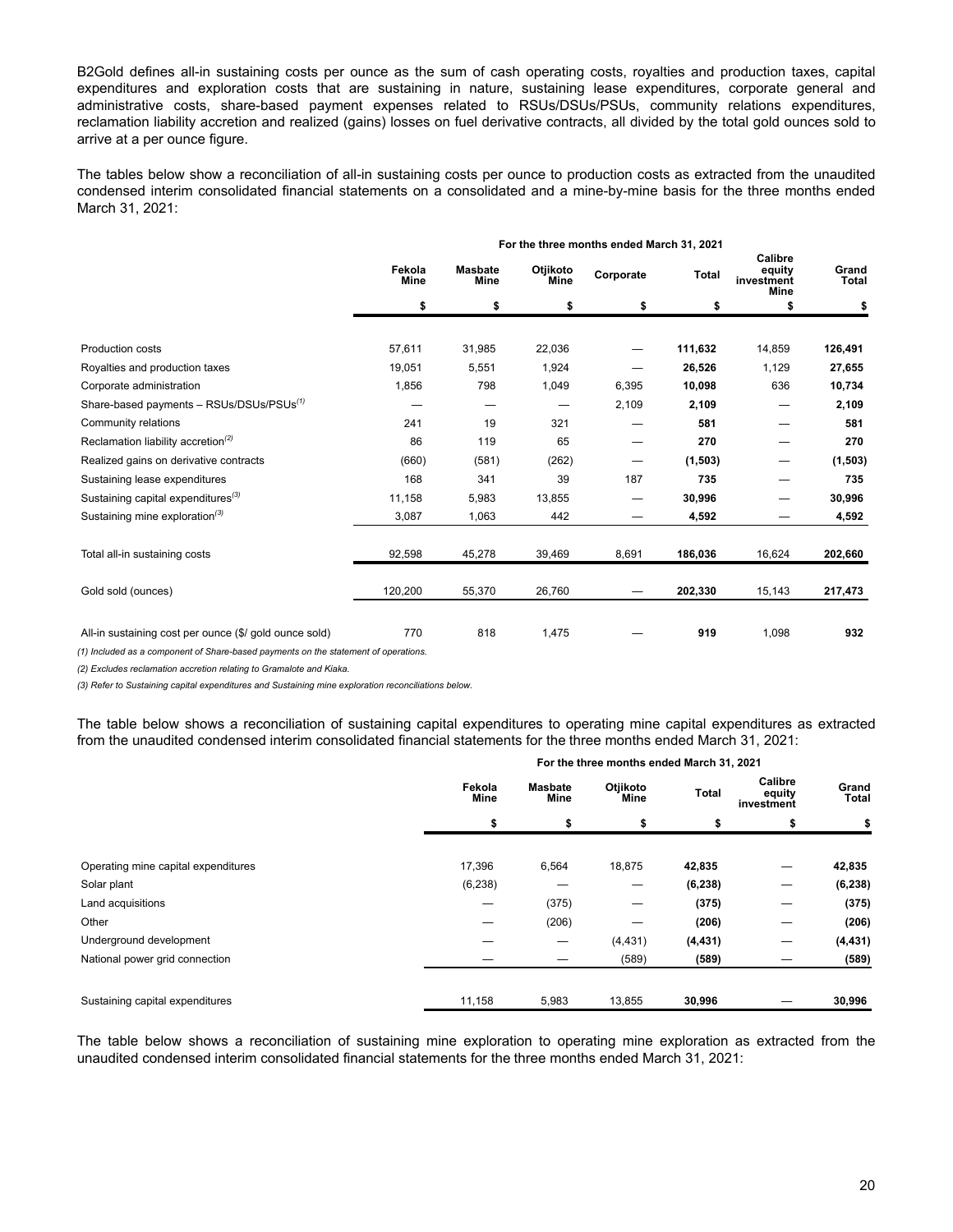# **For the three months ended March 31, 2021**

|                             | Fekola<br>Mine | <b>Masbate</b><br>Mine | Otjikoto<br>Mine | <b>Total</b> | Calibre<br>equity<br>investment | Grand<br>Total |
|-----------------------------|----------------|------------------------|------------------|--------------|---------------------------------|----------------|
|                             |                |                        |                  |              |                                 |                |
| Operating mine exploration  | 3,087          | 1,086                  | 476              | 4,649        |                                 | 4,649          |
| Regional exploration        |                | (23)                   | (34)             | (57)         |                                 | (57)           |
| Sustaining mine exploration | 3,087          | 1,063                  | 442              | 4,592        |                                 | 4,592          |

The tables below show a reconciliation of all-in sustaining costs per ounce to production costs as extracted from the unaudited condensed interim consolidated financial statements on a consolidated and a mine-by-mine basis for the three months ended March 31, 2020:

|                                                                                                                                               | For the three months ended March 31, 2020 |                               |                         |                                 |         |                                 |                       |  |
|-----------------------------------------------------------------------------------------------------------------------------------------------|-------------------------------------------|-------------------------------|-------------------------|---------------------------------|---------|---------------------------------|-----------------------|--|
|                                                                                                                                               | Fekola<br>Mine                            | <b>Masbate</b><br><b>Mine</b> | Otjikoto<br><b>Mine</b> | Corporate                       | Total   | Calibre<br>equity<br>investment | Grand<br><b>Total</b> |  |
|                                                                                                                                               | \$                                        | \$                            | \$                      | \$                              | \$      | \$                              | \$                    |  |
| <b>Production costs</b>                                                                                                                       | 43,101                                    | 31,010                        | 17,445                  |                                 | 91,556  | 11,085                          | 102,641               |  |
|                                                                                                                                               |                                           |                               |                         |                                 |         |                                 |                       |  |
| Royalties and production taxes                                                                                                                | 19,218                                    | 3,852                         | 2,661                   |                                 | 25,731  | 2,465                           | 28,196                |  |
| Corporate administration                                                                                                                      | 1,302                                     | 547                           | 1,303                   | 7,036                           | 10,188  | 2,914                           | 13,102                |  |
| Share-based payments - RSUs/DSUs/PSUs <sup>(1)</sup>                                                                                          |                                           |                               |                         | 2,844                           | 2,844   |                                 | 2,844                 |  |
| Community relations                                                                                                                           | 1,291                                     | 357                           | 2,086                   |                                 | 3,734   |                                 | 3,734                 |  |
| Reclamation liability accretion <sup><math>(2)</math></sup>                                                                                   | 145                                       | 123                           | 112                     |                                 | 380     |                                 | 380                   |  |
| Realized losses on derivative contracts                                                                                                       | 91                                        | 40                            | 25                      |                                 | 156     |                                 | 156                   |  |
| Sustaining lease expenditures                                                                                                                 | 193                                       | 358                           | 103                     | 175                             | 829     |                                 | 829                   |  |
| Sustaining capital expenditures <sup>(3)</sup>                                                                                                | 11,971                                    | 4,704                         | 11,552                  | $\hspace{0.1mm}-\hspace{0.1mm}$ | 28,227  |                                 | 28,227                |  |
| Sustaining mine exploration $(3)$                                                                                                             | 870                                       | 1,617                         | 331                     |                                 | 2,818   |                                 | 2,818                 |  |
| Total all-in sustaining costs                                                                                                                 | 78,182                                    | 42,608                        | 35,618                  | 10,055                          | 166,463 | 16,464                          | 182,927               |  |
| Gold sold (ounces)                                                                                                                            | 150,700                                   | 46,900                        | 41,900                  |                                 | 239,500 | 14,230                          | 253,730               |  |
| All-in sustaining cost per ounce (\$/ gold ounce sold)<br>(1) Included as a component of Share-based payments on the statement of operations. | 519                                       | 908                           | 850                     |                                 | 695     | 1,157                           | 721                   |  |

*(2) Excludes reclamation accretion relating to Gramalote and Kiaka.* 

*(3) Refer to Sustaining capital expenditures and Sustaining mine exploration reconciliations below*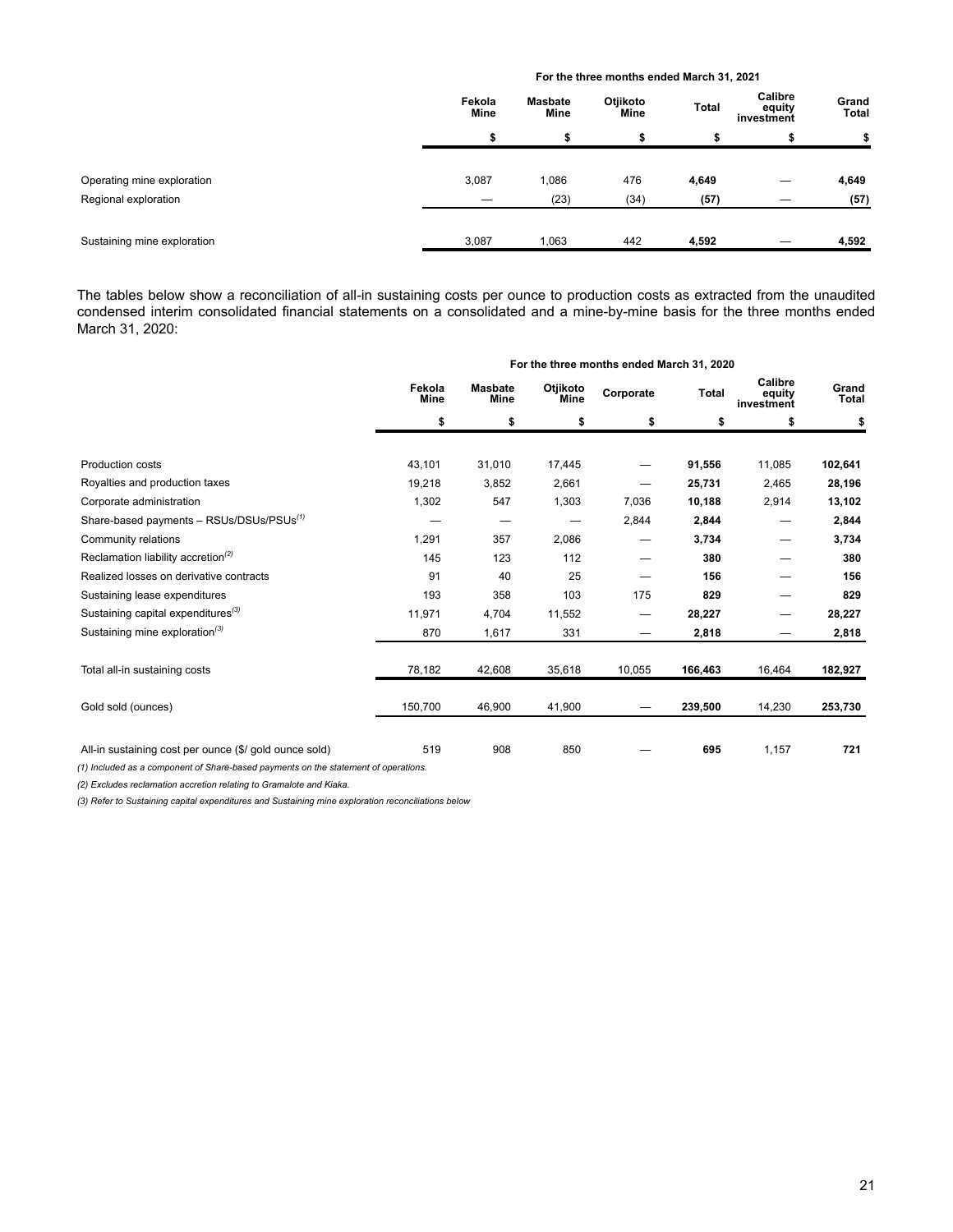The table below shows a reconciliation of sustaining capital expenditures to operating mine capital expenditures as extracted from the unaudited condensed interim consolidated financial statements for the three months ended March 31, 2020:

|                                     | Fekola<br>Mine | Masbate<br>Mine | Otjikoto<br><b>Mine</b>         | Total     | Calibre<br>equity<br>investment | Grand<br>Total |
|-------------------------------------|----------------|-----------------|---------------------------------|-----------|---------------------------------|----------------|
|                                     | \$             | \$              | \$                              | \$        | \$                              | \$             |
| Operating mine capital expenditures | 74,133         | 4,761           | 11,732                          | 90,626    |                                 | 90,626         |
| Mine expansion equipment            | (32, 858)      |                 | $\qquad \qquad \longleftarrow$  | (32, 858) | —                               | (32, 858)      |
| Plant expansion                     | (15, 972)      |                 | $\qquad \qquad \longleftarrow$  | (15, 972) | —                               | (15, 972)      |
| Solar plant                         | (11, 251)      |                 | $\hspace{0.1mm}-\hspace{0.1mm}$ | (11, 251) | $\hspace{0.1mm}-\hspace{0.1mm}$ | (11, 251)      |
| Other                               | (1,224)        | (44)            |                                 | (1, 268)  |                                 | (1, 268)       |
| Workshop upgrade                    | (857)          |                 |                                 | (857)     |                                 | (857)          |
| Land acquisitions                   |                | (13)            |                                 | (13)      |                                 | (13)           |
| Underground development             |                |                 | (180)                           | (180)     |                                 | (180)          |
| Sustaining capital expenditures     | 11,971         | 4,704           | 11,552                          | 28,227    |                                 | 28,227         |

#### **For the three months ended March 31, 2020**

The table below shows a reconciliation of sustaining mine exploration to operating mine exploration as extracted from the unaudited condensed interim consolidated financial statements for the three months ended March 31, 2020:

|                             |                | For the three months ended March 31, 2020 |                         |              |                                 |                       |  |  |  |
|-----------------------------|----------------|-------------------------------------------|-------------------------|--------------|---------------------------------|-----------------------|--|--|--|
|                             | Fekola<br>Mine | Masbate<br>Mine                           | Otjikoto<br><b>Mine</b> | <b>Total</b> | Calibre<br>equity<br>investment | Grand<br><b>Total</b> |  |  |  |
|                             |                | \$                                        | \$                      |              |                                 |                       |  |  |  |
| Operating mine exploration  | 870            | 1,617                                     | 372                     | 2,859        |                                 | 2,859                 |  |  |  |
| Regional exploration        |                |                                           | (41)                    | (41)         |                                 | (41)                  |  |  |  |
|                             |                |                                           |                         |              |                                 |                       |  |  |  |
| Sustaining mine exploration | 870            | 1,617                                     | 331                     | 2,818        |                                 | 2,818                 |  |  |  |

## *Adjusted net income and adjusted earnings per share - basic*

Adjusted net income and adjusted earnings per share – basic are non-IFRS measures that do not have a standardized meaning prescribed by IFRS and therefore may not be comparable to similar measures presented by other issuers. The Company defines adjusted net income as net income attributable to shareholders of the Company adjusted for non-recurring items and also significant recurring non-cash items. The Company defines adjusted earnings per share – basic as adjusted net income divided by the basic weighted number of common shares outstanding.

Management believes that the presentation of adjusted net income and adjusted earnings per share - basic is appropriate to provide additional information to investors regarding items that we do not expect to continue at the same level in the future or that management does not believe to be a reflection of the Company's ongoing operating performance. Management further believes that its presentation of these non-IFRS financial measures provide information that is useful to investors because they are important indicators of the strength of our operations and the performance of our core business. Accordingly, it is intended to provide additional information and should not be considered in isolation as a substitute for measures of performance prepared in accordance with IFRS. Other companies may calculate this measure differently. In order to improve comparability with other senior gold producers, effective September 30, 2020, the Company no longer adjusts for share-based payments expense. Prior periods have been updated to reflect this change.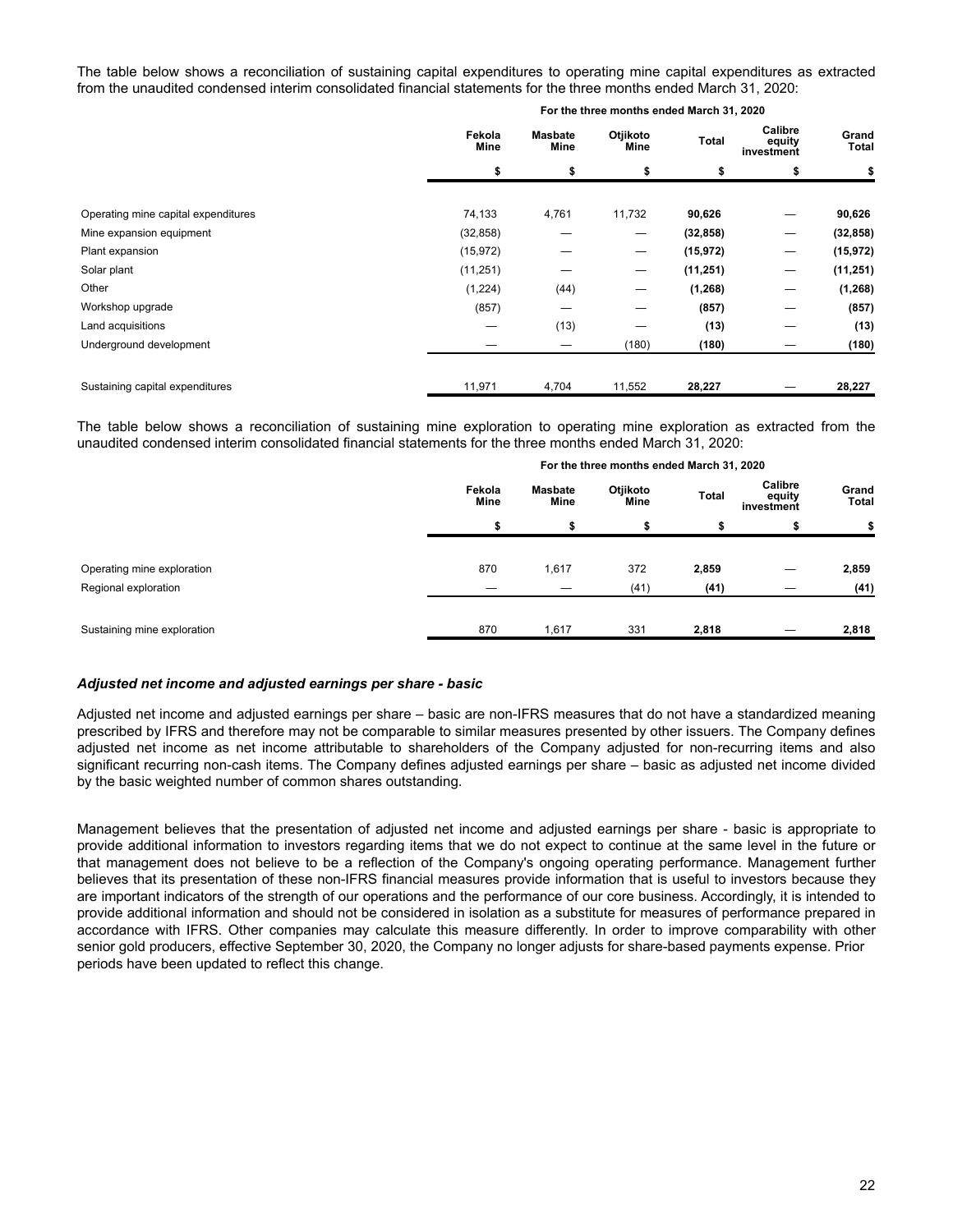A reconciliation of net income to adjusted net income as extracted from the unaudited condensed interim consolidated financial statements is set out in the table below:

|                                                                                              | Three months ended |           |
|----------------------------------------------------------------------------------------------|--------------------|-----------|
|                                                                                              | March 31,          |           |
|                                                                                              | 2021               | 2020      |
|                                                                                              | \$                 | \$        |
|                                                                                              | (000's)            | (000's)   |
| Net income attributable to shareholders of the Company for the period:                       | 91,555             | 72,287    |
| Adjustments for non-recurring and significant recurring non-cash items:                      |                    |           |
| Unrealized (gains) losses on derivative instruments                                          | (7, 251)           | 10,848    |
| Non-cash modification of Calibre receivable                                                  |                    | 689       |
| Deferred income tax expense                                                                  | 12,686             | 11,465    |
| Adjusted net income attributable to shareholders of the Company for the period               | 96,990             | 95,289    |
| Basic weighted average number of common shares outstanding (in thousands)                    | 1,051,544          | 1,035,032 |
| Adjusted net earnings attributable to shareholders of the Company per share-basic (\$/share) | 0.09               | 0.09      |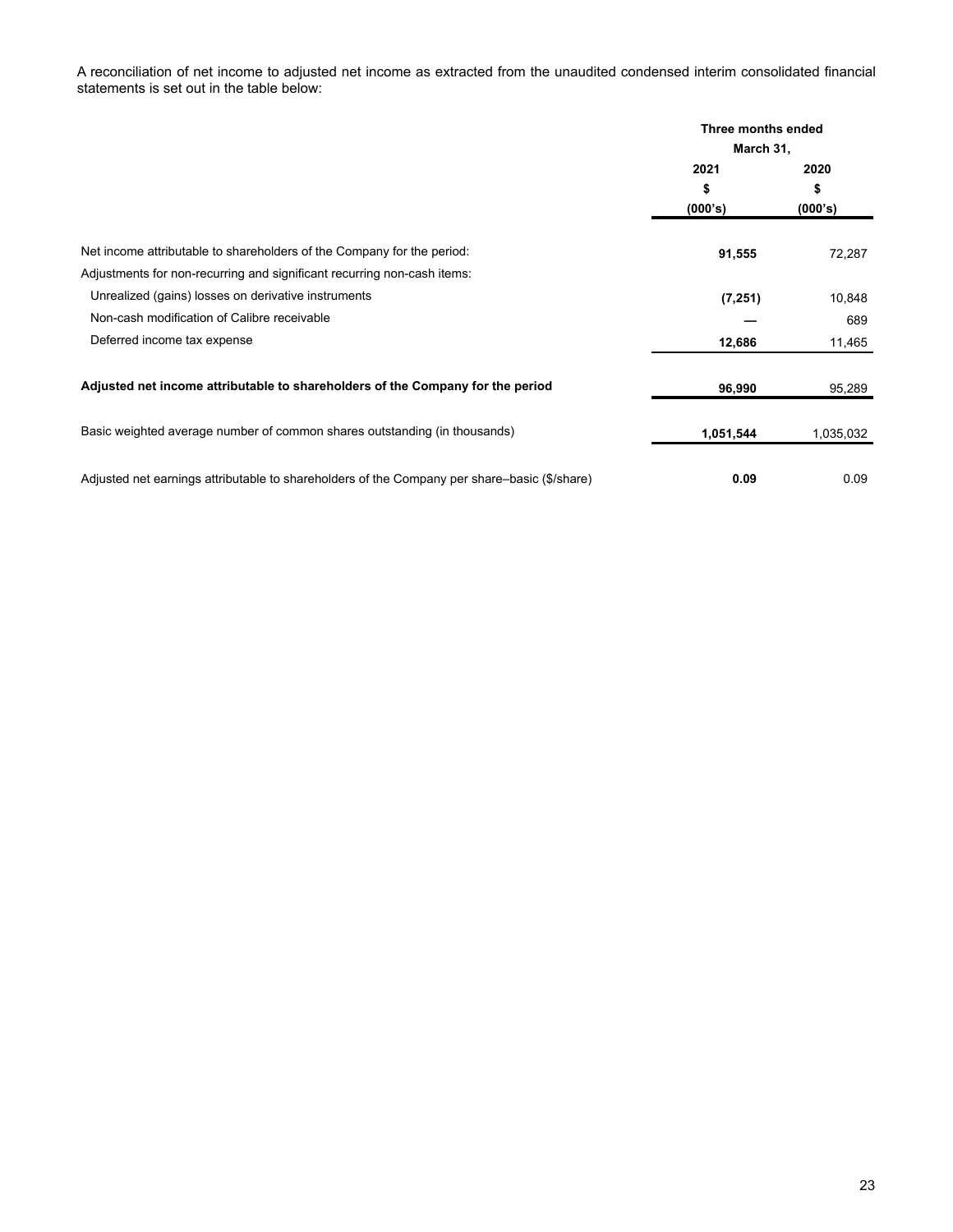#### <span id="page-23-0"></span>**SUMMARY OF QUARTERLY RESULTS**

|                                                                                                     | Q1      | Q4      | Q <sub>3</sub> | Q <sub>2</sub> | Q1      | Q4      | Q <sub>3</sub> | Q <sub>2</sub> |
|-----------------------------------------------------------------------------------------------------|---------|---------|----------------|----------------|---------|---------|----------------|----------------|
|                                                                                                     | 2021    | 2020    | 2020           | 2020           | 2020    | 2019    | 2019           | 2019           |
| Gold revenue (\$ in thousands)                                                                      | 362,302 | 479,525 | 487,166        | 441,939        | 380,298 | 313,659 | 310,783        | 267,213        |
| Net income for the period $(\$$ in thousands)                                                       | 98,832  | 174,405 | 277,039        | 137,961        | 83.008  | 182,413 | 65,583         | 41,322         |
| Earnings per share $(1)$ – basic (\$)                                                               | 0.09    | 0.16    | 0.25           | 0.12           | 0.07    | 0.17    | 0.05           | 0.04           |
| Earnings per share $(1)$ – diluted (\$)                                                             | 0.09    | 0.16    | 0.25           | 0.12           | 0.07    | 0.17    | 0.05           | 0.04           |
| Cash flows from operating activities<br>(\$ in thousands)                                           | 145,854 | 196,690 | 300,762        | 238,089        | 216,213 | 144,905 | 167,834        | 92,816         |
| Gold sold, excluding discontinued<br>operations (ounces)                                            | 202,330 | 256.655 | 253,200        | 257,100        | 239.500 | 211.800 | 208,900        | 203,700        |
| Average realized gold price (\$/ ounce)                                                             | 1,791   | 1,868   | 1,924          | 1,719          | 1,588   | 1,481   | 1,488          | 1,312          |
| Gold produced, excluding discontinued<br>operations (ounces)                                        | 205,643 | 256,319 | 248,733        | 239,574        | 250,632 | 228,406 | 213,278        | 208,890        |
| Gold produced, total including discontinued<br>operations and Calibre Equity<br>Investment (ounces) | 220.644 | 270.469 | 263,813        | 241,593        | 264,862 | 245,140 | 258.200        | 246,020        |
| Cash operating costs <sup>(2)</sup><br>(\$/ gold ounce sold)                                        | 582     | 461     | 437            | 383            | 405     | 479     | 507            | 543            |
| Total cash costs <sup>(2)</sup> (\$/ gold ounce sold)                                               | 709     | 578     | 567            | 498            | 516     | 579     | 603            | 624            |
| All-in sustaining costs <sup>(2)</sup><br>(\$/ gold ounce sold)                                     | 932     | 926     | 785            | 712            | 721     | 882     | 807            | 914            |
| Adjusted net income $(1)(2)(3)$ (\$ in thousands)                                                   | 96,990  | 146.729 | 161,183        | 111.690        | 95,289  | 65,116  | 85.060         | 42,000         |
| Adjusted earnings per share (1)(2)(3) - basic<br>$($ \$)                                            | 0.09    | 0.14    | 0.15           | 0.11           | 0.09    | 0.06    | 0.08           | 0.04           |

*(1) Attributable to the shareholders of the Company.*

*(2) Non-IFRS Measure. For a description of how these measures are calculated and a reconciliation of these measures to the most directly comparable measures specified, defined or determined under IFRS and presented in the Company's financial statements, refer to "Non-IFRS Measures".*

*(3) Previous periods have been adjusted to reflect the removal of the adjustment for share-based payments expense, refer to "Non-IFRS Measures".*

Quarterly gold revenue throughout the eight quarters is a function of quarterly production levels, the timing of bullion shipments and changes in average realized gold price while cash flows from operating activities are also impacted by cash operating costs of each quarter and changes in working capital, in addition to the factors noted for gold revenue. The net income in the fourth quarter of 2019 reflects an impairment reversal of \$70 million related to the Masbate Mine, net of deferred income tax expense and the gain on sale of Nicaraguan Assets of \$40 million. The net income in the third quarter of 2020 reflects an impairment reversal of \$122 million related to the Masbate Mine, net of deferred income tax and the recognition of a deferred income tax liability of \$24 million related to future withholding tax expected to be incurred on retained earnings the Company is planning to repatriate from its foreign subsidiaries.

## **SUMMARY AND OUTLOOK**

For 2021, B2Gold remains well positioned for continued strong operational and financial performance with total gold production guidance of between 970,000 and 1,030,000 ounces, total consolidated cash operating costs forecast to be between \$500 and \$540 per ounce and total consolidated all-in sustaining costs forecast to be between \$870 and \$910 per ounce. The Company's consolidated gold production from its three operating mines is forecast to be between 920,000 and 970,000 ounces in 2021. The Company's 2021 production guidance does not, however, include the potential upside to increase Fekola's gold production in 2021 from additional mining from the Cardinal resource area and the higher than budgeted processing capacity currently being investigated.

Due to the Company's strong net positive cash position, strong operating results and the current higher gold price environment, B2Gold's quarterly dividend rate is expected to be maintained at \$0.04 per common share (or an annualized rate of \$0.16 per common share), one of the highest dividend yields in the gold sector.

The Company continues to advance its pipeline of development projects. Work continues on the Gramalote Project. Based on a review of the feasibility study work to date, B2Gold believes that there is strong potential for a more robust project. This is expected to include revisiting the original Project design parameters included in the existing mining permit, further optimizing project design and additional drilling of the inferred portion of the Gramalote Mineral Resource. The Gramalote feasibility study is now expected to be completed by the end of the first quarter of 2022. The Company is currently also updating the existing feasibility study for the Kiaka Project in Burkina Faso, due to the potential for improved economics resulting from lower fuel prices, alternative power options and a higher gold price. The Company expects to have completed an updated feasibility study for the Kiaka Project by mid-year 2021.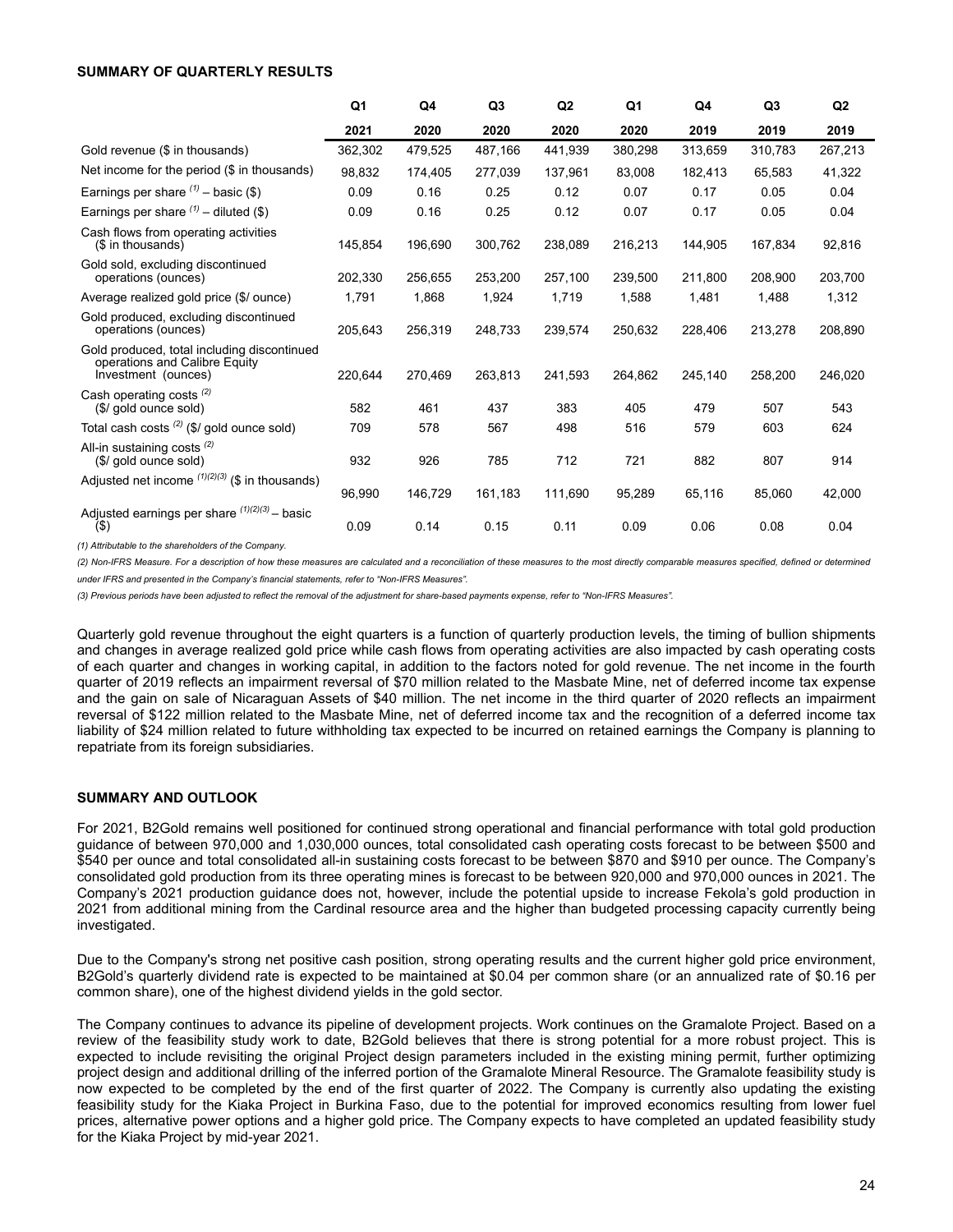<span id="page-24-0"></span>Following a very successful year for exploration in 2020, B2Gold has commenced an aggressive exploration campaign in 2021 with a budget of approximately \$66 million (excluding the Gramalote Project). Exploration will focus predominantly in Mali, other operating mine sites in Namibia and the Philippines and grassroots exploration programs around the world. Many years of target generation and pursuing opportunities in prospective gold regions have culminated in the Company allocating a record \$25 million in 2021 to high quality targets for its grassroots exploration programs, including a number of new regions.

The Company was recently selected as the recipient of five mining industry awards in the Philippines and Mali. In the Philippines, the two companies that comprise the Masbate Gold Project, Filminera Resources Corporation and Phil. Gold Processing & Refining Corp., received four awards in the recently-concluded 2020 Presidential Mineral Industry Environmental Awards ("PMIEA"), in the "Best Mining Forest and Safest Mine" categories. The PMIEAs are given to mining companies that exhibit best practices in safety and health management, environmental protection and community development. In Mali, a subsidiary of the Company, B2Gold Mali SARL, was recognized by Le Baromètre, a citizen watch organization that monitors the performance of public and private sector organizations, as Mali's "Best Mining Company of 2020".

The Company's ongoing strategy is to continue to maximize profitable production from its mines, further advance its pipeline of development and exploration projects, evaluate opportunities and continue to pay a dividend.

# **OUTSTANDING SHARE DATA**

At May 4, 2021, 1,051,948,729 common shares were outstanding. In addition, there were approximately 16.2 million stock options outstanding with exercise prices ranging between Cdn.\$1.12 to Cdn.\$8.53 per share, approximately 4.3 million RSUs outstanding and approximately 1.8 million PSUs outstanding.

## **CAUTIONARY STATEMENT ON FORWARD-LOOKING INFORMATION**

Production results and production guidance presented in this MD&A reflect the total production at the mines B2Gold operates on a 100% basis. Please see our most recent Annual Information Form for a discussion of our ownership interest in the mines B2Gold operates. In respect of La Libertad and El Limon mines, production is presented on a 100% basis for the period up until October 14, 2019 and on a 33% basis thereafter (to reflect B2Gold's current approximate interest in Calibre).

This MD&A includes certain "forward-looking information" and "forward-looking statements" (collectively "forward-looking statements") within the meaning of applicable Canadian and United States securities legislation, including: projections; outlook; guidance; forecasts; estimates; and other statements regarding future or estimated financial and operational performance, gold production and sales, revenues and cash flows, and capital costs (sustaining and non-sustaining) and operating costs, including projected cash operating costs and all-in sustaining costs, and budgets on a consolidated and mine by mine basis; the impact of the COVID-19 pandemic on B2Gold's operations, including any restrictions or suspensions with respect to our operations and the effect of any such restrictions or suspensions on our financial and operational results; the ability of the Company to successfully maintain our operations if they are temporarily suspended, and to restart or ramp-up these operations efficiently and economically, the impact of COVID-19 on the Company's workforce, suppliers and other essential resources and what effect those impacts, if they occur, would have on our business, our planned capital and exploration expenditures; future or estimated mine life, metal price assumptions, ore grades or sources, gold recovery rates, stripping ratios, throughput, ore processing; statements regarding anticipated exploration, drilling, development, construction, permitting and other activities or achievements of B2Gold; and including, without limitation: B2Gold remaining well positioned for continued strong operational and financial performance for 2021; projected gold production, cash operating costs and all-in sustaining costs on a consolidated and mine by mine basis in 2021, including production being weighted heavily to the second half of 2021; total consolidated gold production of between 970,000 and 1,030,000 ounces in 2021 with cash operating costs of between \$500 and \$540 per ounce and all-in sustaining costs of between \$870 and \$910 per ounce; the ability of the Fekola mill to run above the annualized throughput rate of 7.5 Mtpa, including maintaining a rate of 8.0 Mtpa for 2021, and the potential upside from the Cardinal resource area in 2021; the anticipated cost, timing and results for the addition of a solar plant to the Fekola Mine, including the completion of construction by the end of the third quarter of 2021, contingent on receiving replacements for the damaged components; the development of the Wolfshag underground mine at Otjikoto, including the results of such development and the costs and timing thereof; stope ore production at the Wolfshag underground mine at Otjikoto commencing in early 2022; the completion of an internal economic assessment of the Kiaka project by the end of the first quarter of 2021 and updated feasibility study by midyear 2021; the total cash income tax payments of \$380 million in 2021, including \$140 million related to the 2020 residual tax and Fekola's priority dividend; the settlement in 2021 of the Company's remaining 2020 income tax liabilities of approximately \$75 million (at the time of filing its tax return in April 2021) and for the payment of the 2020 priority dividend to the Mali government of approximately \$50 million expected in mid-year 2021; the Company's position that Menankoto is entitled to a renewal of the Menankoto Permit under applicable law and its intention to pursue all available legal remedies to resolve the issue; the results of the feasibility work completed to date on the Gramalote Project, including the economic analysis, and the Company's belief regarding the potential for a more robust project and further optimization; the delivery of a final feasibility study for the Gramalote Project by the end of the first quarter of 2022, and the results thereof; the potential payment of future dividends, including the timing and amount of any such dividends, and the expectation that quarterly dividends will be maintained at the same level; the availability of the RCF for future drawdowns; and B2Gold's attributable share at El Limon and La Libertad. All statements in this news release that address events or developments that we expect to occur in the future are forward-looking statements. Forward-looking statements are statements that are not historical facts and are generally, although not always, identified by words such as "expect", "plan", "anticipate", "project", "target", "potential", "schedule", "forecast", "budget", "estimate", "intend" or "believe" and similar expressions or their negative connotations, or that events or conditions "will", "would", "may", "could",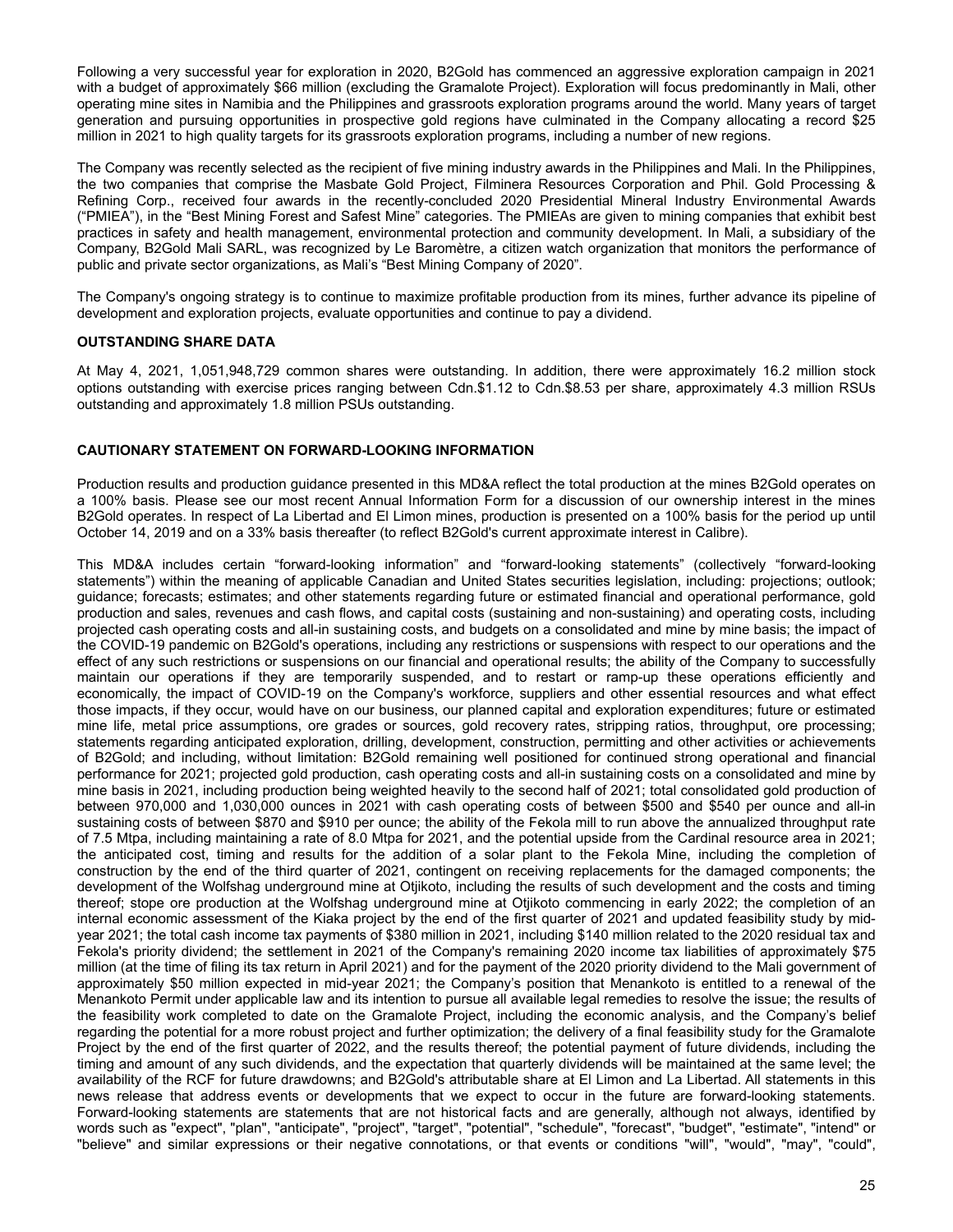"should" or "might" occur. All such forward-looking statements are based on the opinions and estimates of management as of the date such statements are made.

Forward-looking statements necessarily involve assumptions, risks and uncertainties, certain of which are beyond B2Gold's control, including risks associated with or related to: the duration and extent of the COVID-19 pandemic, the effectiveness of preventative measures and contingency plans put in place by the Company to respond to the COVID-19 pandemic, including, but not limited to, social distancing, a non-essential travel ban, business continuity plans, and efforts to mitigate supply chain disruptions; escalation of travel restrictions on people or products and reductions in the ability of the Company to transport and refine doré; the volatility of metal prices and B2Gold's common shares; changes in tax laws; the dangers inherent in exploration, development and mining activities; the uncertainty of reserve and resource estimates; not achieving production, cost or other estimates; actual production, development plans and costs differing materially from the estimates in B2Gold's feasibility and other studies; the ability to obtain and maintain any necessary permits, consents or authorizations required for mining activities; environmental regulations or hazards and compliance with complex regulations associated with mining activities; climate change and climate change regulations; the ability to replace mineral reserves and identify acquisition opportunities; the unknown liabilities of companies acquired by B2Gold; the ability to successfully integrate new acquisitions; fluctuations in exchange rates; the availability of financing; financing and debt activities, including potential restrictions imposed on B2Gold's operations as a result thereof and the ability to generate sufficient cash flows; operations in foreign and developing countries and the compliance with foreign laws, including those associated with operations in Mali, Namibia, the Philippines, Colombia and Burkina Faso and including risks related to changes in foreign laws and changing policies related to mining and local ownership requirements or resource nationalization generally, including in response to the COVID-19 outbreak; remote operations and the availability of adequate infrastructure; fluctuations in price and availability of energy and other inputs necessary for mining operations; shortages or cost increases in necessary equipment, supplies and labour; regulatory, political and country risks, including local instability or acts of terrorism and the effects thereof; the reliance upon contractors, third parties and joint venture partners; the lack of sole decision-making authority related to Filminera Resources Corporation, which owns the Masbate Project; challenges to title or surface rights; the dependence on key personnel and the ability to attract and retain skilled personnel; the risk of an uninsurable or uninsured loss; adverse climate and weather conditions; litigation risk; competition with other mining companies; community support for B2Gold's operations, including risks related to strikes and the halting of such operations from time to time; conflicts with small scale miners; failures of information systems or information security threats; the ability to maintain adequate internal controls over financial reporting as required by law, including Section 404 of the Sarbanes-Oxley Act; compliance with anti-corruption laws, and sanctions or other similar measures; social media and B2Gold's reputation; risks affecting Calibre having an impact on the value of the Company's investment in Calibre, and potential dilution of our equity interest in Calibre; as well as other factors identified and as described in more detail under the heading "Risk Factors" in B2Gold's most recent Annual Information Form, B2Gold's current Form 40-F Annual Report and B2Gold's other filings with Canadian securities regulators and the U.S. Securities and Exchange Commission (the "SEC"), which may be viewed at www.sedar.com and www.sec.gov, respectively (the "Websites"). The list is not exhaustive of the factors that may affect B2Gold's forward-looking statements.

B2Gold's forward-looking statements are based on the applicable assumptions and factors management considers reasonable as of the date hereof, based on the information available to management at such time. These assumptions and factors include, but are not limited to, assumptions and factors related to B2Gold's ability to carry on current and future operations, including: the duration and effects of COVID-19 on our operations and workforce; development and exploration activities; the timing, extent, duration and economic viability of such operations, including any mineral resources or reserves identified thereby; the accuracy and reliability of estimates, projections, forecasts, studies and assessments; B2Gold's ability to meet or achieve estimates, projections and forecasts; the availability and cost of inputs; the price and market for outputs, including gold; foreign exchange rates; taxation levels; the timely receipt of necessary approvals or permits; the ability to meet current and future obligations; the ability to obtain timely financing on reasonable terms when required; the current and future social, economic and political conditions; and other assumptions and factors generally associated with the mining industry.

B2Gold's forward-looking statements are based on the opinions and estimates of management and reflect their current expectations regarding future events and operating performance and speak only as of the date hereof. B2Gold does not assume any obligation to update forward-looking statements if circumstances or management's beliefs, expectations or opinions should change other than as required by applicable law. There can be no assurance that forward-looking statements will prove to be accurate, and actual results, performance or achievements could differ materially from those expressed in, or implied by, these forward-looking statements. Accordingly, no assurance can be given that any events anticipated by the forward-looking statements will transpire or occur, or if any of them do, what benefits or liabilities B2Gold will derive therefrom. For the reasons set forth above, undue reliance should not be placed on forward-looking statements.

# **CAUTIONARY STATEMENT REGARDING MINERAL RESERVE AND RESOURCE ESTIMATES**

The disclosure in this MD&A was prepared in accordance with Canadian National Instrument 43-101 ("NI 43-101"), which differs significantly from the requirements of the SEC, and resource and reserve information contained or referenced in this MD&A may not be comparable to similar information disclosed by public companies subject to the technical disclosure requirements of the SEC. Historical results or feasibility models presented herein are not guarantees or expectations of future performance.